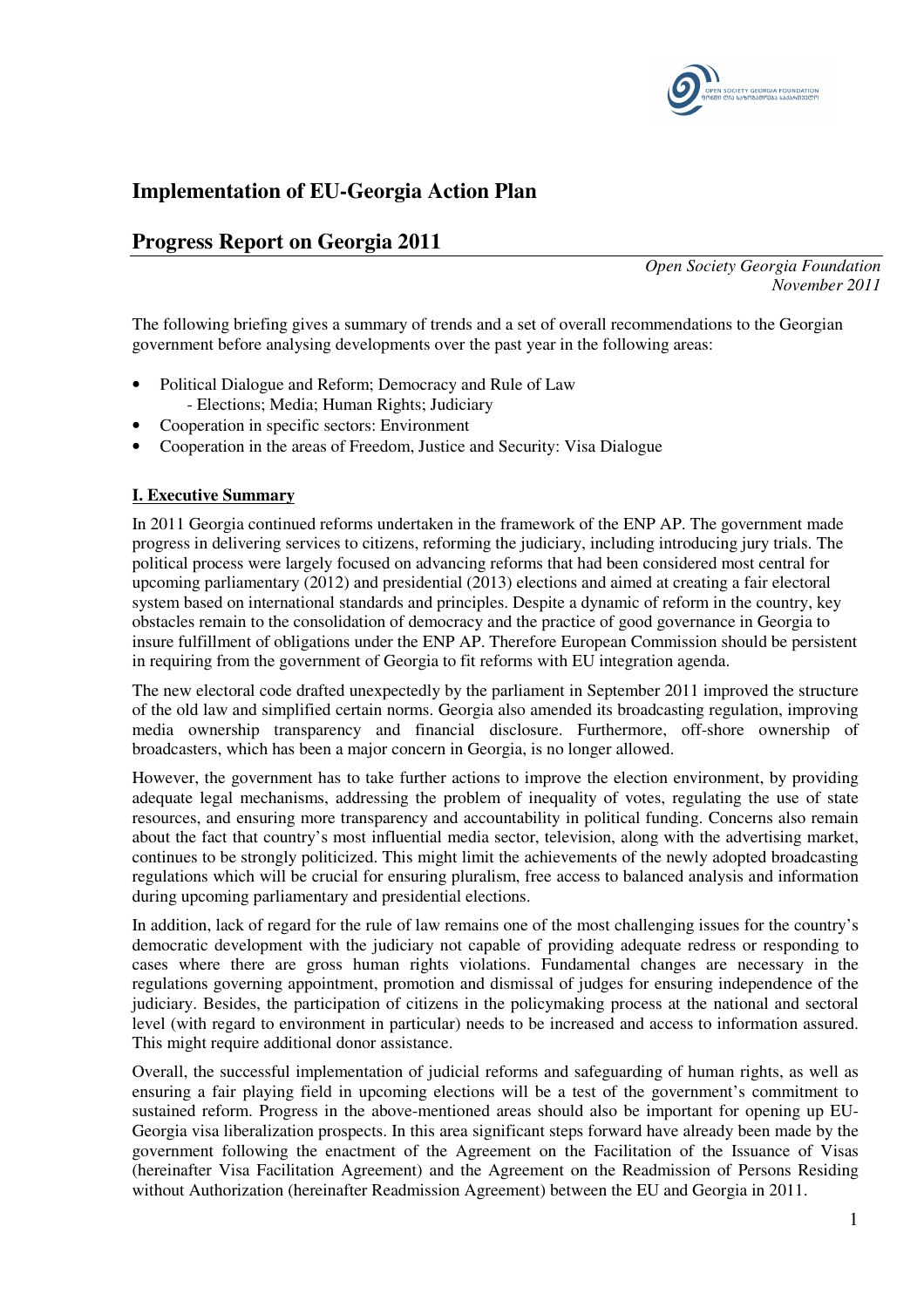

# **II. Overall recommendations:**

# *The Government should be strongly encouraged to:*

#### **Democracy and rule of law**

#### **Elections**

- $\triangleright$  Create a fair electoral system based on international standards and principles: ensure equal weighting of votes for all majoritarian districts, and proportionality between share of the vote received and seats gained in Parliament;
- $\triangleright$  Regulate abuse of state resources: ban high level non-political officials from being involved in pre-election campaign (local executives, governors); ban the use of all material resources except buildings, the latter already being subject to detailed regulation; draft precise definitions of terms to avoid multiple interpretation;
- $\triangleright$  Regulate political funding: ensure more transparency and accountability via obliging parties to provide detailed information on campaign funding both before and after elections that will be immediately published by a responsible administrative body; regulate ceilings on donations and expenditures; create an effective monitoring body operating according to the principles of independence, transparency and accountability;
- $\triangleright$  Take active measures to respect the rule of law: resolve impunity issues overall; uphold the requirement of justified and balanced decisions by electoral administration when dealing with lower administration officials;
- $\triangleright$  Ensure that most important changes and further limitations are not made by smaller group of people and interested parties (political parties, CSOs, etc.) have ability to participate before final decision is made;
- $\triangleright$  If further restrictions on party financing are introduced, it is necessary to keep in mind the fact that the ruling party currently enjoys almost unrestricted access to the administrative resources of the state and thus has an inherent advantage over all other contestants. Excessively strict limitations (e.g. bans on private donations, etc) could therefore aggravate the disadvantages that the opposition parties presently face and further undermine political competition (unless the use of state resources is also restricted simultaneously). All further changes in this area must be designed with the ultimate goal of ensuring equal starting conditions and a level playing field for contestants.

#### **Media**

- Ensure proper enforcement of the improved media ownership transparency rules from 2012;
- $\triangleright$  Ensure the protection of reporters and media workers and hold those who threaten or attack journalists accountable;
- $\triangleright$  Distribute advertisement funds owned by government agencies and state-owned companies in a fair and transparent manner and not allow to fund selected outlets, distorting the market;
- $\triangleright$  Improve conditions for court-room reporting as well as access to court documents and other public information;
- Present a strategy and timeline for the switch-over to digital broadcasting that allows for an inclusive transition process;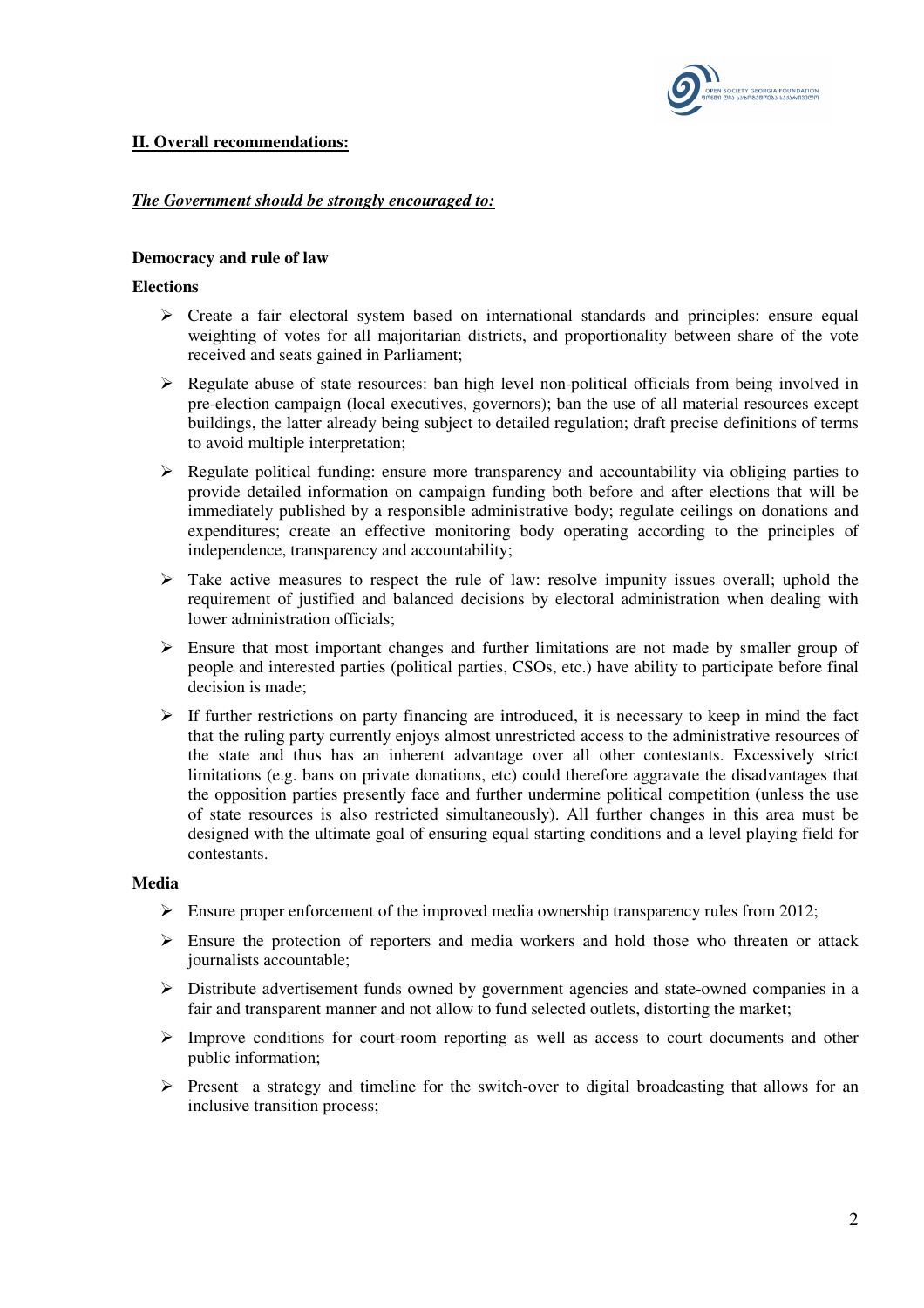

#### **Human Rights and Fundamental Freedoms**

- $\triangleright$  Hold accountable those responsible for ordering, planning and execution of operations that entailed infringement of the right to freedom of assembly and demonstration, bodily injuries or moral damages to the demonstrators;
- $\triangleright$  Create a special investigative temporary Committee at the Parliament due to the legitimate concern of the public to investigate the circumstances of the dispersal of the demonstration on May 26, 2011;
- $\triangleright$  Objectively and timely investigate cases of the abuse of power and disproportionate use of force by the police officers; Open up criminal cases in the death of demonstrators during the May 26 demonstrations and ensure adequate, objective and timely investigation;
- $\triangleright$  Stop persecution of the political opponents on political grounds; Stop persecution of Trade Union members because they support the right of workers to strike;
- $\triangleright$  Improve conditions in penitentiary institutions;
- $\triangleright$  Investigate all the reported cases of ill-treatment and unexpected deaths in penitentiary institutions and adequately punish those responsible for illegal acts.

#### **Judiciary**

- $\triangleright$  Ensure the political neutrality of the High Council of Justice (HGOJ): The HCOJ should include members who are not part of the judiciary, non judicial members of the Council are to be elected by the Parliament and proposed by the Bar Association and/or University/academic circles;
- $\triangleright$  Amend the law that gives the Parliament and the President an ability to indirectly veto the judicial candidates for the HCOJ: The HCOJ should take decisions on the appointment of judges by simple majority;
- $\triangleright$  Ensure that criteria for the admission to the High School of Justice are regulated by the law and contain objective safeguards against arbitrariness;
- Ensure that criteria for the promotion of judges are elaborated by the High Council of Justice: The criteria must be objective and should limit the margin of discretion of the HCOJ;
- $\triangleright$  Ensure that the transfer of judges/their assignment to another court is an exception rather than a rule;
- $\triangleright$  Introduce relevant safeguards to ensure that judges are protected against arbitrary assignment to other courts without their free consent ;
- $\triangleright$  Ensure that the transfer of judges serves a legitimate aim exhaustively enumerated in the law and is limited to cases, when a) transfer is carried out as a disciplinary sanction; b) in the case of lawful alternation of the court system c) for the reinforcement of a neighbouring court;
- $\triangleright$  In case of temporarily assignment strictly limit maximum duration of assignment of judges by the legislation that serves the legitimate aims listed in the law.

#### **Environment**

- Revise the EIA framework law and system based on EU directive 85/337/EEC and Aarhus Convention on access to information, public participation and access to justice on environmental matters;
- $\triangleright$  Take actions to increase the capacity and administrative potential of Ministry of Environment to ensure real and effective functions of environmental permitting and controlling;
- $\triangleright$  Assess the reforms undertaken by the government during 2005-2011 in major directions of environmental protection (Forestry, waste, structural changes and permanent reorganization of ministry of Environment Protection and staff) and its compliance with EU directives. On the basis of lessons learned prepare a detailed Action Plan that would give real grounds for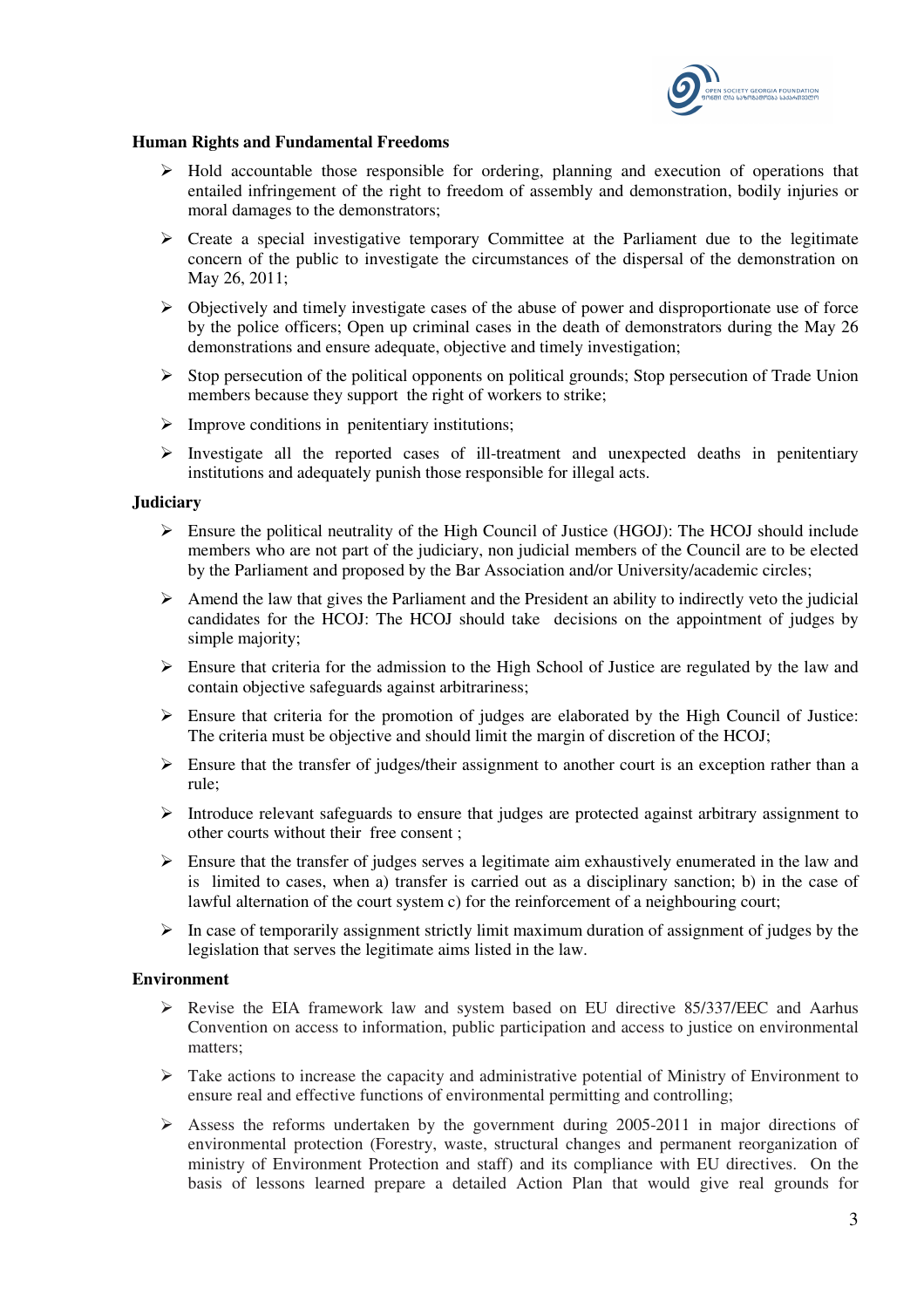

implementation of ENP AP obligations as well as any further obligations to be undertaken under the Association Agreement. .

# **EU-Georgia Visa liberalization perspectives**

- Launch a comprehensive information campaign on the provisions of the Visa Facilitation and Readmission Agreements to raise awareness and encourage more informed participation of Georgian citizens;
- $\triangleright$  Request and collect data on visa issuance/refusal statistics from the EU member states' consulates in order to obtain an additional tool to monitor the visa dynamics, progress achieved or challenges to be addressed in implementation of Visa Facilitation Agreement;
- Mobilize efforts for timely implementation of reforms related to migration management, integrated border management, document security and personal data protection as well as asylum and shelter policies;
- Elaborate effective migration strategy, subsequent action plan and policies aimed to monitor and curb illegal migration, asylum policy. Gear efforts to advance cooperation in setting frameworks for legal migration, including circular migration with the individual  $E\dot{U}$  member states;
- $\triangleright$  Work towards visa liberalization by studying closely and considering the respective experiences of other countries, in order to utilize the EaP's "more for more" approach and perform successfully in other areas negotiated within the Association Agreement.

## *Recommendations for the EU on Visa liberalization*

- Improve access to information in the Georgian language on visa procedures, regulations and requirements as foreseen by the Visa Facilitation Agreement and in line with the EU Visa Code;
- $\triangleright$  Increase the capacities of consular services by installing proper infrastructure and services at EU consular posts represented in Georgia where it is currently lacking, in order to ensure the availability and accessibility for Georgian citizens of such services and thereby achieve tangible facilitation of the visa procedures;
- $\triangleright$  Consider the possibility of indirect consular representation of the three EU member states (Cyprus, Ireland, Slovakia), which serve Georgian citizens from the third countries;
- $\triangleright$  Cooperate closely with the Georgian government by monitoring and supporting its progress towards visa liberalization and by linking it to reforms in other areas covered by EaP format and the Association Agreement relating to democratization and human rights.

## **III. Progress/Shortfall in specific issues**

## **Free and Fair Elections**

**Drafting a new Election Code is in general a step forward for the legal framework; the law that is currently in force was enacted in 2001 and has undergone more than 40 amendments. The draft has a better structure and certain norms are simplified. However, in certain areas, it is a backward**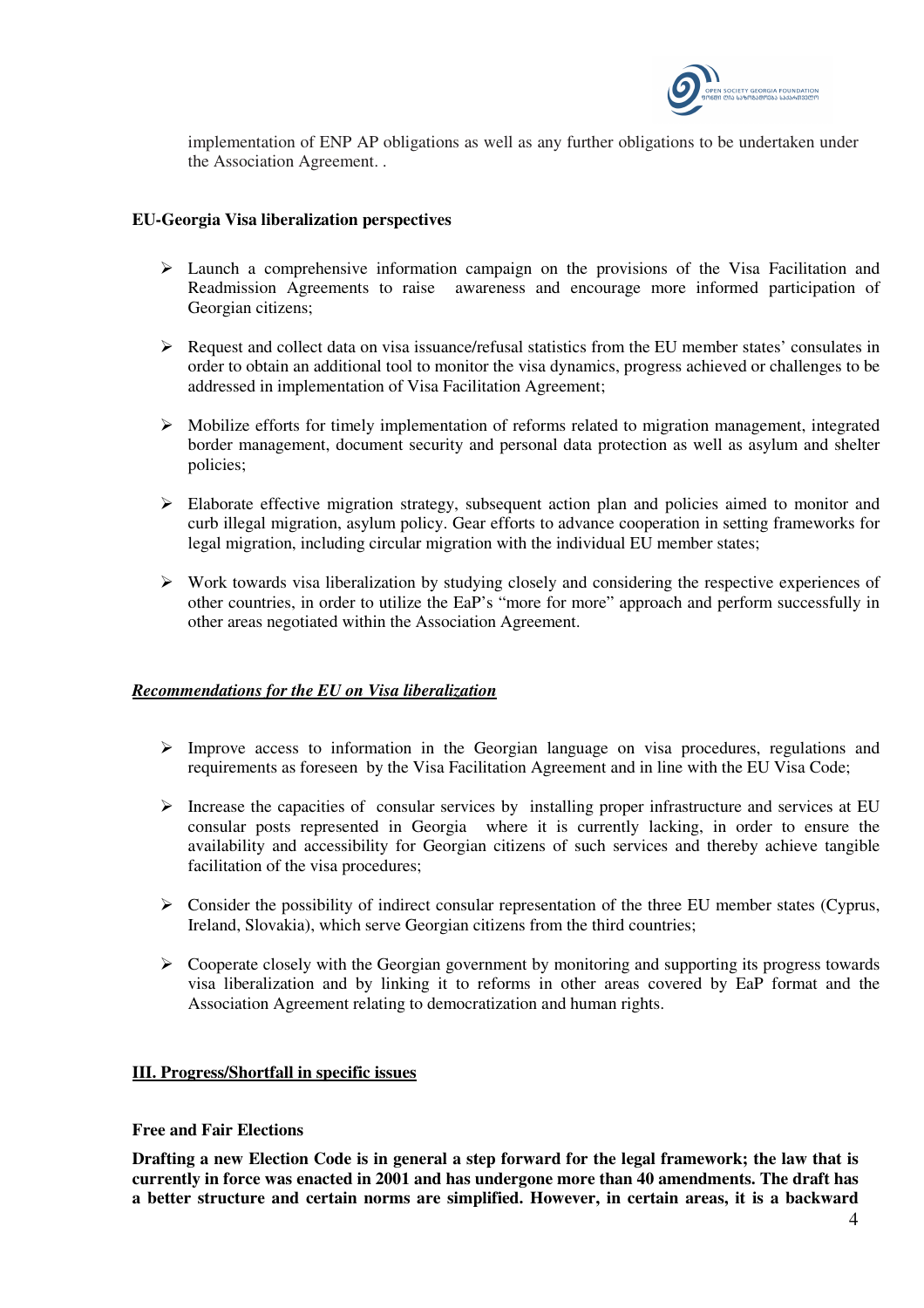

**step. For example regarding transparency and accountability, there is no improvement to the regulations on the use of state resources. The amendments to party financing cover only the issues that had been negotiated among the ruling party and several opposition political parties. The draft electoral system does not provide any resolution to the problem of inequality of votes.** 

The Structure of Georgia's Electoral System. Local NGOs have stated on several occasions<sup>1</sup> that the parliamentary system in Georgia raises two main problems: equality of votes and "winner-takes-all" principles. The first issue concerns Georgia's majoritarian system, according to which districts with populations of 3 000 and 156 000 voters, both elect one Member of Parliament. The political agreement signed in June 2011 addresses this problem somewhat, by allocating one additional MP to districts with over 100 000 voters. However, there is still an order of magnitude difference in population between the largest and smallest districts, while according to international standards the maximum difference should be no more than 15-20%.

The second issue concerns the fact that the candidate with the highest vote share in a majoritarian district can avoid a run-off so long as they receive at least 30% of the vote. This threshold, combined with MPs from the party-list vote, could allow a party to obtain two thirds of the seats in Parliament (a constitutional majority or super-majority) even if they receive only about 35% of the national vote. The draft law makes only minor changes to this situation; a party could still win a constitutional majority with between 35 and 40 percent of the vote under the draft law.

It needs to be underlined that according to the draft, the number of MPs in Parliament will rise from 150 to 190. In 2003 a Referendum decided to decrease the number of MPs in Parliament from 235 to 150. The decision was made part of the Constitution of Georgia in 2008. According to the Georgian law on referenda, a decision made through a referendum can only be changed by holding another referendum. Today, however, the results of the 2003 referendum are considered void by the ruling party. However, overturning the 2003 referendum can only be done on legal grounds by either the Constitutional Court or Supreme Court of Georgia declaring the referendum unconstitutional or void. Since such decisions have not been made in time, the 2003 referendum results are still in force, and changing the number of MPs in Parliament should not be possible at this point.

**Misuse of State Resources.** The abuse of state resources has always been one of the main issues in the election process. A number of reports have explored the problems with pre-election campaigns regarding the use of state resources.<sup>2</sup> Regulations in this area contain uncertain or incomplete provisions, which was the motivation for the creation of a memorandum between local NGOs and the Central Election Commission for previous elections<sup>3</sup> in order to ensure uniform interpretation of the law.

The Government may have already started several activities funded by state or local budgets that might serve as electoral campaign:

- 1. A GEL 5 gift to all holders of Tbilisi public transit fare cards. $4$
- 2. Ads touting the increase of the retirement pension to GEL 100 from September 1,  $2011<sup>5</sup>$ .
- 3. The Prime Minister and President of Georgia presenting a new project of insurance for pensioners over age 67 (the pension age for women is 60, for men  $-65$ ) and children under  $5<sup>6</sup>$  which will start only in September 2012.
- 4. The Prime Minister and President of Georgia presenting a plan to raise the retirement pension to GEL 140 starting from September 2012<sup>7</sup>.
- 5. Ads from the Tbilisi Mayor's Office about a new initiative to allow citizens to help plan the 2012 city budget, and activists (some of them previously United National Movement party activists) visiting each family in the city to study what population needs mostly to be in the 2012 budget.<sup>8</sup>

These activities are all state financed, yet they mostly are linked to activities organised by the ruling party, which often blurs the line between state and party. For instance, in the case of giving out GEL 5 vouchers for transit riders, the number 5 is associated with electoral number "5," which the UNM use has used since 2003;<sup>9</sup> ads are used to remind the public of promises from the United National Movement electoral programme; similar social programmes have been used to gain more votes during previous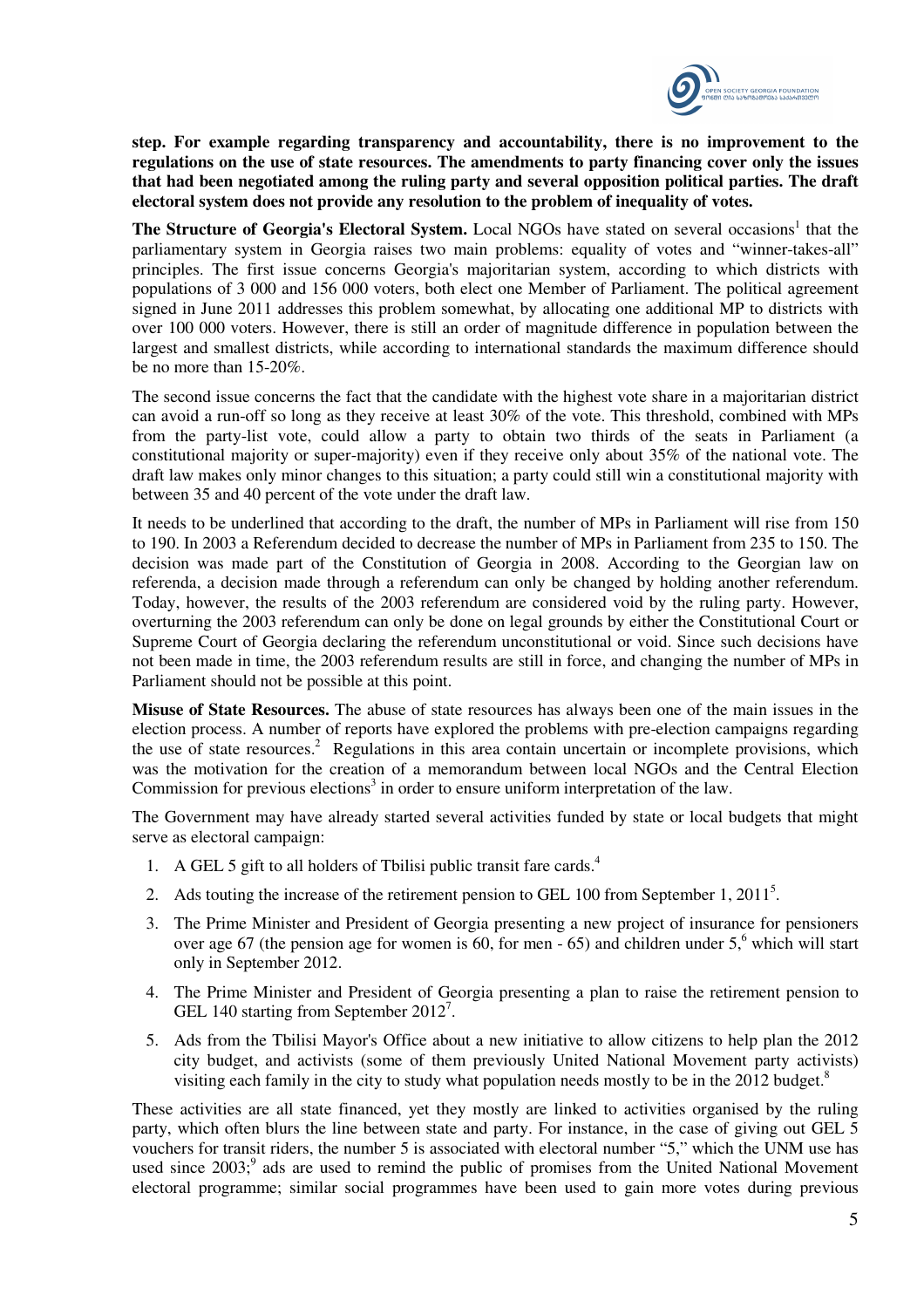

elections;<sup>10</sup> numerous concerns have been raised regarding the insurance project, it is considered to be ineffective and is linked to previous similar project of GEL 5 insurance for the socially vulnerable population, which failed and was merely a pre-election campaign tactic;<sup>11</sup> the Tbilisi city budget has already been drafted and was proposed to City Hall before November 1; the project of planning the budget by citizens started only afterwards, which seems rather strange.

Political Party Financing. Party Finance is an issue that has never been studied thoroughly in Georgia before and has been considered one of the most corrupt areas.<sup>12</sup> Transparency International Georgia conducted the first comprehensive analysis in this sphere and discovered several issues raising questions and concerns about political corruption. Despite this, the Election Code draft prepared by the Parliament of Georgia offered no solutions. On the contrary, it offered expanded funding possibilities (according to political agreement signed in June 2011) such as doubling the ceiling for donations from individuals and legal entities; up to GEL 1 million in state funds to reimburse parties for their pre-election campaign expenses if they cross the 5% voter threshold: GEL 50 for each precinct and GEL 100 for each district in state funding to allow parties to finance precinct representatives, and so on. At the same time, the alternate draft law offered by Ministry of Justice introduces most of the GRECO recommendations relating to political finance and provides for some additional changes too: a monitoring body for finances, a ceiling for campaign expenditures, a ban on donations from all legal entities, a ban on receiving credits for campaign purposes, a ceiling on party membership fees, and others.

**Voter lists.** In previous years, the problem of voter lists has been considered as rather important. The political parties agreed on creating a special monitoring body in June 2011, however, later when the agreement was incorporated into law, the body (the Commission for the Creation of Voters Lists) became responsible for compiling voter lists and will be made up of at least 21 members –taken equally from the Government, opposition parties, and local NGOs. This regulation has already been amended into the still active 2001 Election Code and is in force. Three NGOs, the Georgian Young Lawyers Association, Transparency International Georgia, and the International Society of Fair Elections and Democracy, have refused to be part of body for several reasons: (a) such an institution must exist permanently and continuously, while this body will finish working on July 1, 2012 and it is still unknown what the future of the Commission might be; (b) the Commission should only have the right to monitor the lists, not create them, such powers should be left to the Civil Registry and Central Election Commission, which have the necessary resources and experience for it; (c) responsibility for the creation of voters lists should not be given to biased political organisations such as political parties.

**Election environment and the rule of law, impunity and selective justice towards state officials.** On the one hand, there were several coercive resources abused by state during the 2010 local elections which attracted interest from international society, $13$  however, the problems observed then have not yet been resolved, and some officials involved in possible criminal activity in 2010 are still in office or have been promoted.<sup>14</sup> On the other hand, numerous complaints have been brought to the election administration regarding lower administration officials, and the commissions reviewing these incidents always use the weakest measure of disciplinary punishment, justifying this by saying that (a) stricter punishments would include monetary fines, which would be hard to afford; (b) using stricter punishment would create fear and there would be no-one willing to work for the administration in the future. The same people keep working for election administration, and there is no regulation forbidding the rehiring of officials previously sanctioned for violations of the law. Such impunity undermines the rule of law in the state and lowers the trust from society towards the electoral process as a whole.

All this raises questions as to whether the government is dedicated to improving the legal framework for the election process and rule of law in practice to help create of a competitive pre-election campaign with fair and equal opportunities.

## **Media Freedom**

**In 2011, Georgia amended its broadcasting regulation, improving media ownership transparency and financial disclosure (starting from 2012). In several cases, media workers were threatened and faced significant pressure from government officials. Only a few outlets engage in investigative**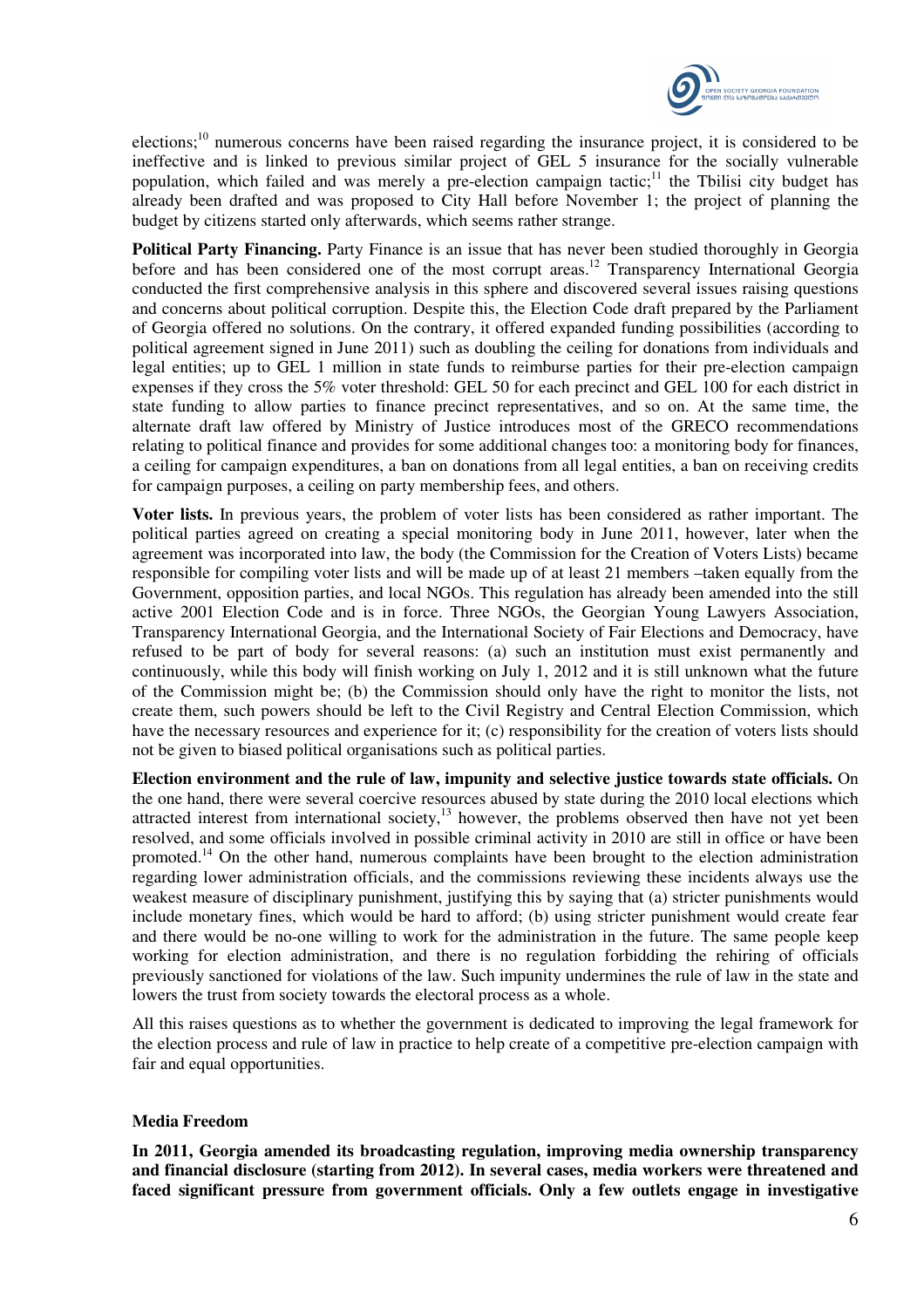

**reporting, made possible by the continuing assistance of foreign donors. The country's most influential media sector, television, continues to be strongly politicized. The two major national TV channels continue to provide government-friendly coverage, stations highly critical of the government only reach limited audiences. Large parts or the media are not financially sustainable and thus prone to outside influence, the advertising market is heavily politicized.** 

**Broadcasting.** In a step that is hoped will significantly improve media ownership transparency, all broadcasters will be required, starting in early 2012, to release information about their sources of revenue, management and beneficiary owners on their website. The Georgian National Communications Commission will also be required to collect and publish this data. Furthermore, off-shore ownership of broadcasters, which has been a major concern in Georgia, is no longer allowed.<sup>15</sup> Other amendments to the law on broadcasting passed by Parliament in April increased the time limit for advertising per hour, which the national private TV stations Imedi and Rustavi 2 had been systematically violating.<sup>16</sup> The Georgian Public Broadcaster successfully lobbied for it being banned from airing commercials (with a few exceptions).

Concerns remain about the delayed process for the switch-over from analogue to digital terrestrial TV broadcasting, requiring a complex technical and regulatory process. The Ministry of Economy and Sustainable Development has been charged with developing a strategy and timetable for this process but so far has failed to produce any tangible output. Time is running short as Georgia has committed to switching to digital broadcasting by 2015.

The management of Georgia's broadcasting infrastructure was privatized in a surprising and flawed auction in July 2011. Control over the country's TV towers was given to the only participating bidder, a company that had been registered only a week before the announcement of the tender and had no prior experience in this sector, raising questions about potential political backing of the bidder. The inappropriately short bidding period of 11 working days (during the vacation season) and the lack of relevant documentation as well as a major investment requirement discouraged participation by other bidders in the process. Concerns remain that the new operator, Golden Com, might misuse its power and be charged with a major role after the switch-over to digital broadcasting.<sup>17</sup>

In an encouraging decision, the Georgian National Communications Commission (GNCC) rewarded a radio broadcasting license to the publishers of the independent news magazine *Liberali.<sup>18</sup>*

The Chairman of the GNCC, Irakli Chikovani, continues to face a conflict of interest as he co-owns several companies with the director of the Rustavi 2 TV channel, including one company, MagiStyle Media, which is involved in the advertising sector.<sup>19</sup>

The Parliament has yet to address the unresolved issue of Adjara TV, a state outlet that is part of the local government in Batumi and is broadcasting in contradiction to Georgian legislation which bans government agencies from controlling broadcast media. $^{20}$ 

The Tbilisi-based Kavkasia TV channel and the opposition-affiliated Maestro TV continue to have limited reach. Maestro can be received via satellite but numerous cable providers, including Silknet, refuse to carry the station's signal, despite significant popular demand.<sup>21</sup>

**Protection of media workers.** On May 25, anti-government protests in front of the Georgian Parliament were dispersed by police with excessive use of force.<sup>22</sup> Several people were killed, dozens were injured and arrested. A number of journalists and media workers were verbally attacked, hit by rubber bullets and beaten by police in a deliberate abuse of power, according to Reporters Without Borders. Several reporters had their photo and video cameras seized and destroyed, journalists were also detained without justification.<sup>23</sup>

Several days before, while anti-government protestors occupied a major street in front of the Georgian Public Broadcaster, protest leaders created a hostile environment for reporters. One journalist was attacked by the son of protest leader Nino Burjanadze, who later apologized.<sup>2</sup>

In the early morning of July 7, police arrested the photographer of the presidential press service and his wife, a photographer working for the Tbilisi-based broadsheet PrimeTime, as well as a photographer working for the European Pressphoto Agency (epa) and a fourth photographer contracted by the Georgian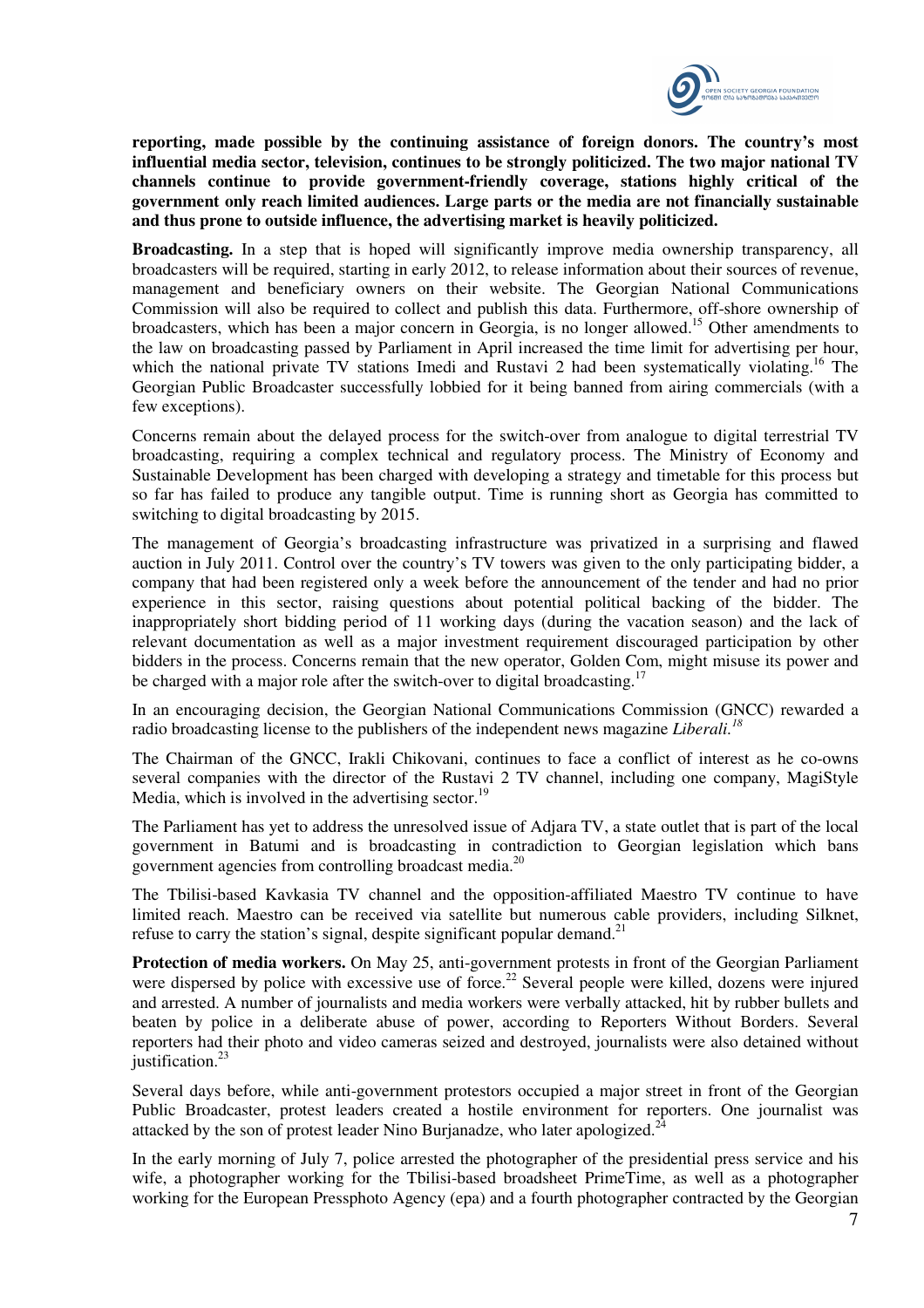

Foreign Ministry. The four were accused of being Russian spies. Civil society organizations and concerned citizens showed their support for the arrested in peaceful protest rallies, several media outlets printed issues without pictures to show solidarity. After two weeks of detention, the case ended in a plea bargain, as in the majority of Georgian criminal cases. In exchange for pleading guilty to treason, the photographers were released from prison and received conditional sentences of 6 months to three years.<sup>25</sup>

Reporters working with the newly established Mtskheta-Mtianeti Information Center, an online news outlet based the city of Dusheti, have been denied access to public local government meetings as well as access to public records.<sup>26</sup> The staff of the outlet has been intimidated and threatened on several occasions by individuals associated with the local government.<sup>27</sup> Reporters working for the Center told TI Georgia that locals were scared of talking to or being seen in public with them, fearing that they or relatives could be fired from public sector jobs. Gela Mtivlishvili, the center's founder, who also heads an online media outlet in the region of Kakheti, says that he received a death-threat. $^{28}$ 

In practice, court-room reporting and access to public court documents for reporters is at times difficult and largely depends on the judge responsible for a case. Many government agencies work hard to provide journalists and the public with responses to public information requests, however a number of powerful ministries as well as regional governments regularly fail to comply with freedom of information legislation. $^{29}$ 

A number of media representatives and NGOs have created an informal media coalition to better coordinate advocacy efforts for improvement.

**Distribution and advertising.** The advertising market – estimated net spending in 2010 was between 43 and 46.5 million USD – remains too small in order to support all existing media outlets. Even many of the country's largest outlets, including Imedi TV, cannot cover their costs in times of strong economic growth. The lack of financial sustainability continues to undermine professionalism and editorial independence of the media.<sup>30</sup>

In 2011, General Media, a new advertising sales house emerged. The company, which acts as an intermediary between TV stations and advertising agencies/advertisers commands a monopoly on national television advertising, managing more than 70 per cent of all advertising flows in Georgia. Another company, Outdoor.ge, has emerged as the dominant company in outdoor advertising in Tbilisi. Transparency International Georgia found that large parts of the Georgian advertising sector are controlled by a network of friends and family members of former Defense Minister Davit Kezerashvili. A lack of audience data, a lack of competition and opaque ownership pose burdens on growth of the advertising market. In the private sector, a climate of self-censorship persists, as many companies are concerned that advertising with media outlets that are highly critical of the government could trigger problems with tax authorities and other government agencies. Several media outlets that provide government-friendly coverage continue to receive significant amounts of advertising revenue from government agencies and companies with close ties to the government.<sup>31</sup>

In the autumn, the Georgian government was gifted 70% of shares in a network of newspaper kiosks in Tbilisi, with 30% of shares remaining under control of the brother-in-law of Kezerashvili.<sup>32</sup> Ownership over this important print distribution network provides the Georgian government with significant leverage. However, this leverage so far has not been abused.

## **Reform of the Judiciary**

**Despite the intensive cycle of reforms introduced in the justice sector in the recent years, there is a marked lack of public trust in the independence of the courts from government pressure. The extremely high conviction rate and the failure of the legal system to adequately response to many high profile 'political' cases leave legitimate concerns over the independence of judiciary. It is believed that for the successful reform of judiciary fundamental changes are necessary in the rules governing appointment, promotion and dismissal of judges.** 

**Independence of the judiciary.** According to the survey,<sup>33</sup> 43 percent of Georgians agree that the courts are under the influence of the government.<sup>34</sup> US Department of State Human Rights Report for Georgia,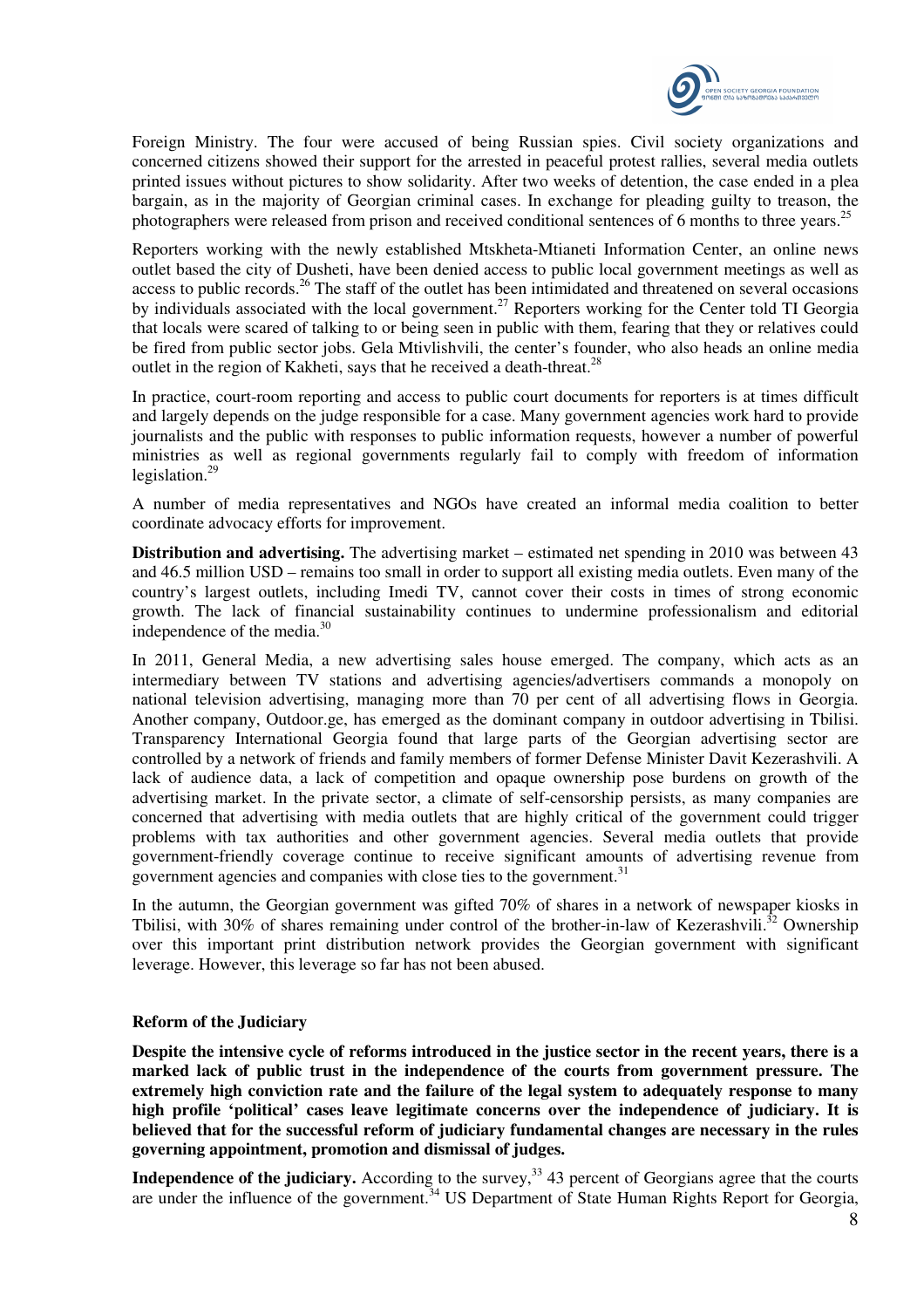

among the main human rights abuses reported during the year of 2010 lists "*lack of due process [and] government pressure on the judiciary*."<sup>35</sup> The courts' impartiality is most seriously questioned when it comes to the adjudication of cases where it is believed that the authorities have some 'political interest'.<sup>36</sup> The rate of acquittals in criminal cases remains low below  $0.04\%^{37}$  and judges are thought to follow police instructions in high profile cases of administrative detention.<sup>38</sup>

For the successful reform of the judiciary fundamental changes are necessary in the rules governing appointment, promotion and dismissal of judges.

Composition of the *High Council of Justice* - the body responsible for the **appointment, promotion and dismissal of judges** does not satisfy the basic requirements of the political neutrality. Although the formal requirement of having majority of representatives of the judiciary in the High Council of Justice (hereinafter HCOJ) is met, it is still susceptible to political pressure from other branches of power. There is no provision regulating political neutrality of the HCOJ members. Though political neutrality of the judge members of the Council is ensured by the general provision that "a judge cannot be a member of a political party or participate in political activities"<sup>39</sup>, nothing obliges other members of the HCOJ to refrain from participation in politics. On the contrary, members of the HCOJ elected by the Parliament from the list of parliamentarians are politicians by definition, representing interests of political parties, including one member appointed by the parliamentary opposition.<sup>40</sup> As for the members of the HCOJ appointed by the President, according to the Law on Common Courts<sup>41</sup> "President of Georgia is represented by two members of the Council" and "President may the dismiss members appointed by him before expiration of terms of office". The requirement of political neutrality becomes particularly important, taking into consideration the amendments to the Law on Common Courts passed on 19 June 2007, according to which the election of a judge requires not only an affirmative majority of votes of attending members but also consent of members appointed by all of the branches of power<sup>42</sup>. This provision potentially gives the Parliament and the President the ability to veto judicial candidates indirectly – thereby increasing the probability that political branch officials could be consenting or rejecting a judicial candidate out of political considerations.

*Appointment of judges* – while admission to the High School of Justice is one of the two ways of entering the judicial position, the criteria for the admission to the School is not regulated by the Law. According to the Law on the High School of Justice<sup>43</sup> the criteria for admission to the School is regulated by the Charter of the School. However, the Charter of the School is not publicly accessible.

*Promotion* - According to the law on Common Courts<sup>44</sup> the HCOJ is obliged to prepare merit-based, transparent and objective criteria for the promotion of judges. However, the HCOJ failed to elaborate such rules. Accordingly, it is in the hands of the HCOJ to take decisions on the promotion of a particular judge without predictable or clearly defined rules that increases the probability of arbitrary decisions.

*Transfer of judges* by the HCOJ to another location without a judge's prior consent and for a period of time not specified by the law remains a matter of concern that has not been resolved.<sup>45</sup> It is believed that such a wide discretion in the hands of the HCOJ constitutes a problem for judicial independence.

## **Human Rights and Fundamental Freedoms**

**During the reporting year the Law on Assembly and Demonstrations has been amended in response to the May 2011 demonstrations. With the judiciary not capable to adequately respond to gross human rights situations, the reporting year was marked with small scale, largely peaceful assemblies and demonstrations on different social and political issues. However, the government failed to handle the protests in accordance with its international commitments. In cases of excessive use of force by police forces or illegal detention of protest participants, the authorities failed to carry out effective investigation and to hold responsible persons accountable.** 

Contrary to the Constitutional Court ruling the amended **Law on Assembly and Demonstrations** reintroduced blanket prohibition on gatherings in 20 meters from entrances of some of the administrative buildings. Administrative bodies, including courts have been given discretion to limit the right to freedom of assembly in the vicinity of the respective administrative buildings. Newly introduced provision that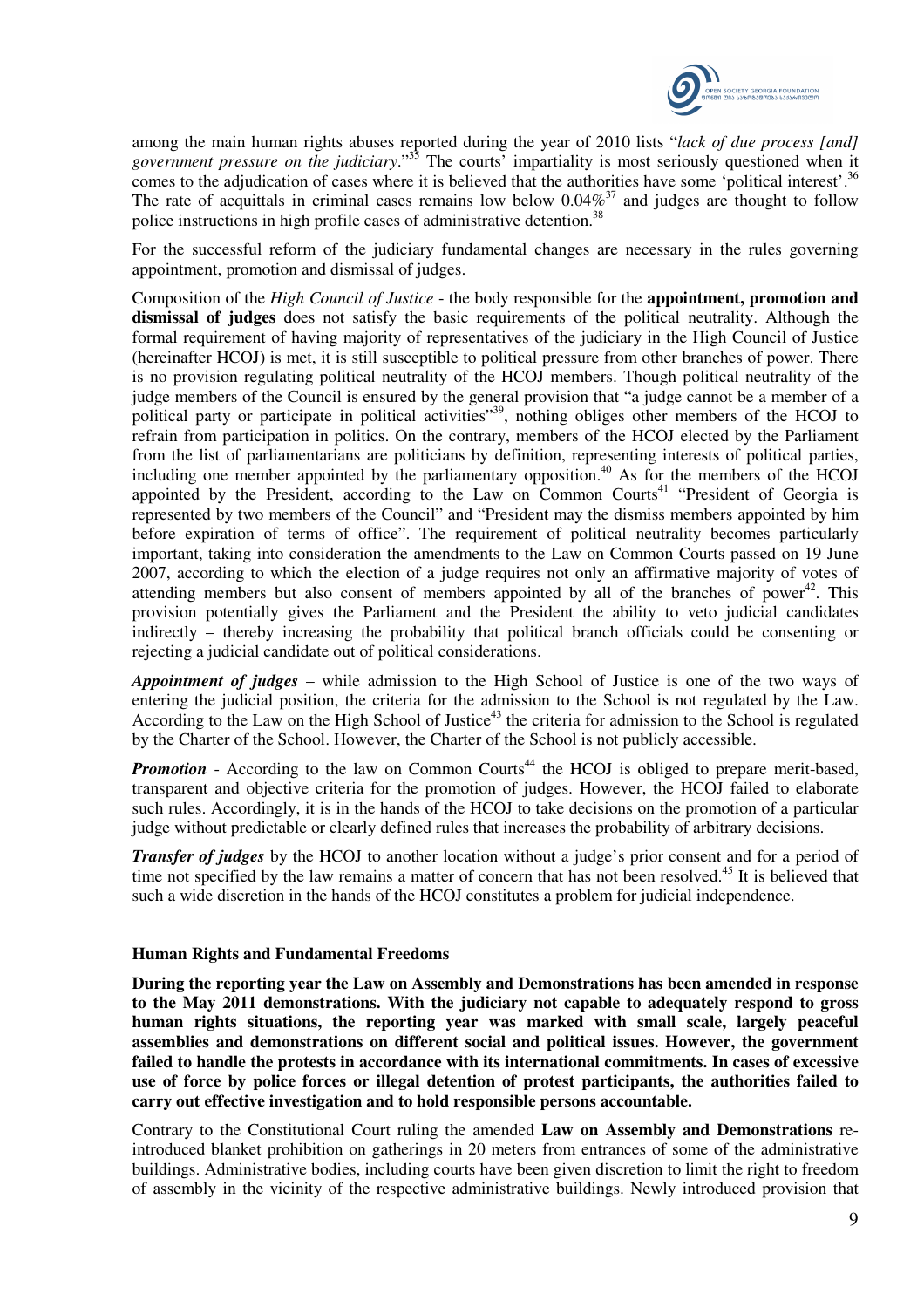

authorizes local municipality to strike a balance between the freedom of assembly and expression of demonstrators and those residing, working or having a business in the area where the demonstration is held, is feared to be abused by the authorities in order to avoid demonstrations in the central areas.

On January 3, 2011, **representatives of the law enforcement agencies violently dispersed t**he **protest rally** of war veterans who demanded reinstitution of social benefits. Some of the protest participants were on a hunger strike. Protesters did not occupy the traffic part of the road, did not block the traffic, and did not violate the requirements of the Law. Police detained several participants alleging that they disobeyed lawful orders of the policemen. Domestic NGOs and the Public Defender criticized the authorities considering that policemen abused authority and violated the Law on Assemblies and Demonstrations.<sup>46</sup> However, the only person administratively punished was a police officer who has been dismissed from the position for as**saulting a woman at the rally.** 

**On 25 March, police dispersed** a small scale peaceful gathering in front of the Ministry of Penitentiary, Probation and the Legal Aid of Georgia. The demonstrators have been demanding better conditions for prisoners. The rally was conducted in compliance with the domestic legislation. Seven participants of the rally have been detained by the police and brought to the Tbilisi City Court. The court proceedings did not met fair trial standards. Defense lawyers have been given 15 minutes to get familiar with a case; the judge refused the motion to review the video footage showing the factual circumstances of the case; request footage of the CCTV camera in front of the Ministry; take into account witness statements; based her ruling exclusively on the testimony of police officers.

On September 15, 2011, the **police dispersed the strike** of workers of Herkulesi – a metallurgical factory in Kutaisi. The workers on strike demanded improvement of working conditions at the factory. The strike was held in full compliance with the Law of Georgia on Assemblies and Manifestations and the Labour Code. Police violently dispersed the gathering and detained some of the participants of the rally without registering them in the police stations, thus unlawfully limiting their right to liberty. After asking to sign a letter stating that they would not participate in the strike, they have been released. Some other detainees refused a service of a pro bono lawyer and have been sentenced to 10 days administrative detention in court proceedings not meeting fair trial standards.

There has been no investigation in the **violent dispersal of the demonstration of 26 May**, 2011 that resulted in the loss of life (four people have been reported dead) and serious bodily injuries of dozens of demonstrators. The operation was planned and executed in a manner that contravened OSCE Guidelines on Freedom of Peaceful Assembly and UN Basic Principles on the Use of force and Firearms by Law Enforcement Officials.

According to witness statements, numerous forces of the riot police blocked all possible exits from the rally site; therefore, the rally participants were unable to follow the instructions of the police on selfdispersal. The police used disproportional number of law enforcement officers that could not have been necessary for dispersal of the protesters. During dispersal the police simultaneously used several special means (rubber bullets, water cannons, tear gas, truncheons) including against protesters already under effective control of the police officers. Domestic NGOs documented several dozen facts of ill-treatment of detained demonstrators including in police stations. The authorities failed to start investigation on the alleged facts of abuse of power, excessive use of force, inhuman and degrading treatment and loss of lives of three demonstrators who have been found dead in the nearby area of the rally site. The only measure taken by the MIA was disciplinary proceedings against 16 police officers; the measure that Public Defender assessed as a necessary but *not enough* for addressing gross human rights violations.

The authorities **put civil society organizations under pressure** when refusing to engage in a constructive dialogue with groups that called for opening investigation into the circumstances of the death of Nika Kvintradze, a deceased protest participant. Attempts of the Georgian Young Lawyers' Association (GYLA), well-respected human rights NGO, to incite authorities to open investigation with an alternative forensic report challenging the official version of the death, turned into a smear campaign against GYLA. Following the publication of the independent forensic findings, the Ministry of Interior accused GYLA of deliberately disseminating false information. Representatives of state authorities made unethical comments towards GYLA blaming the organization for involving itself in "political games".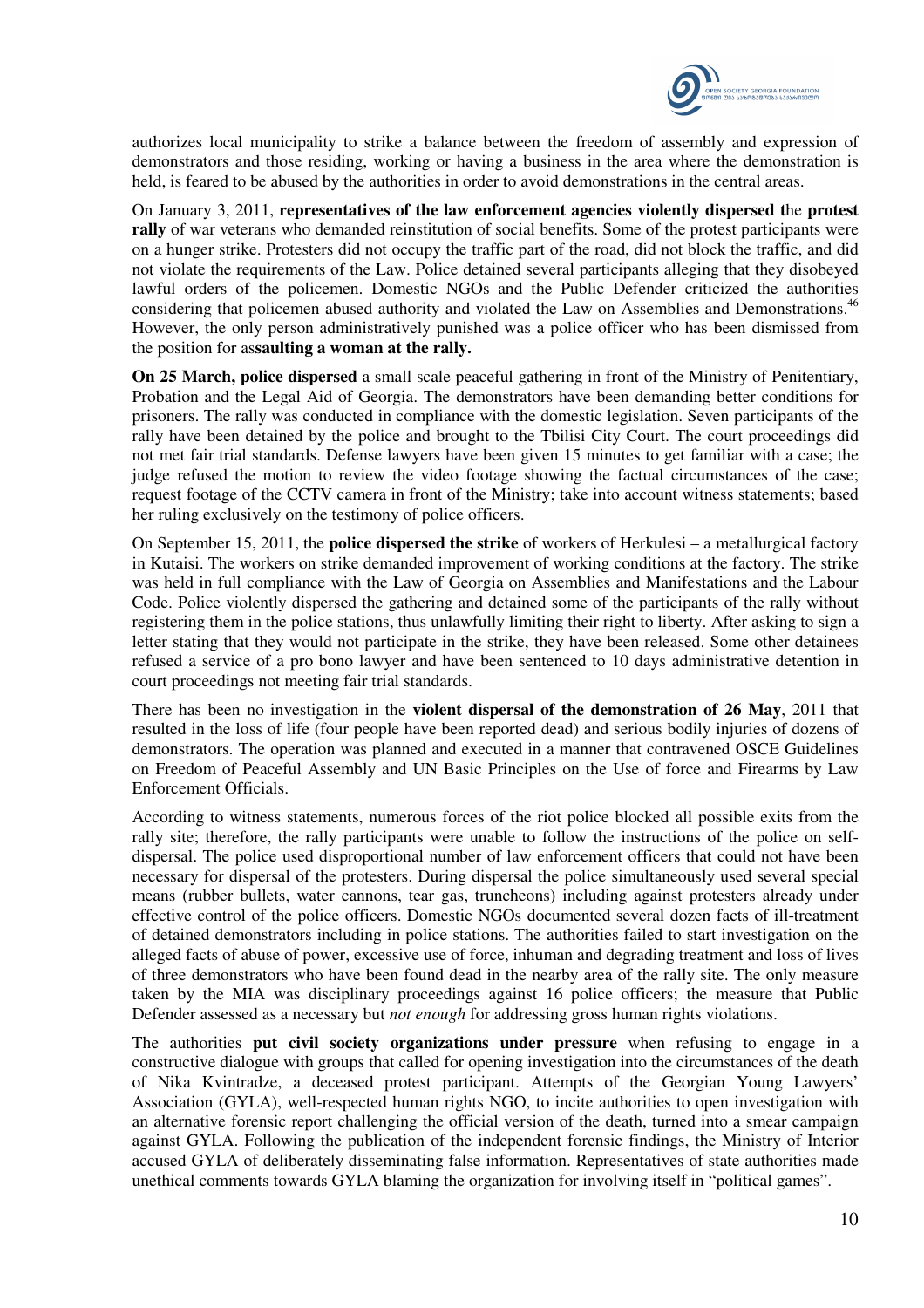

Another civil society organization that came under attack was the Georgian Trade Union's Confederation. Trade Union members employed at metallurgical company – Hercules have been forced to sign petitions that they will not participate in a strike.

**Termination of the citizenship of the Georgian oligarch, Bidzina Ivanishvili** and his wife Ekaterine Khvedelidze, 4 days after Ivanishvili declared of his intention to participate in politics raised serious doubts about the political motivation of the President's decision<sup>47</sup>. Bidzina Ivanishvili and his wife were granted Georgian citizenship by the President of Georgia in 2004 when the President exercised his exclusive authority to grant Georgian citizenship to persons already being nationals of another country for having special merit before Georgia.<sup>48</sup> The seizure of the money from Kartu Bank, which belongs to Ivanishvili; cancellation of large amount of bank accounts in the Bank, including accounts belonging to the State institutions and businesses loyal to the government; and requests that Ivanishvili's bodyguards hand over firearms to the Security Police reinforced the doubts that Ivanishvili became under attack because of his intention to enter politics.

Georgia still maintains the **highest conviction rate in Europe** being on the second place after Russia.<sup>49</sup> The adoption of the Criminal Procedural Code, though positively assessed by different groups, did not entail liberalization of the criminal justice policy so far. There has been no progress in investigation of facts of **ill-treatment in the penitentiary institutions** reported by the Public Defender. Conditions in some of the penitentiary institutions remain poor, in some cases amounting to inhuman and degrading treatment. The mortality rate at the penitentiary institutions remains high, while in some of the cases bodies of the deceased at the penitentiary institution bear signs of physical violence.<sup>50</sup>

#### **Environment and Sustainable Development**

**Changes to the governmental structures in 2011 and follow-up legal initiatives show an imbalance between environmental protection and overexploitation of natural resources (both mineral and biological). If the new regulations, initiated in 2011 by newly-created Ministry of Energy and Natural resources, pass through parliament, the existing protected areas will face a threat of heavy degradation. This includes potential for hunting endangered species without regulation; allowing sanitary cuttings in protected areas; changing the protected areas zoning in order to allow implementation of large infrastructural projects in strictly protected zones. The new initiatives overlapped with long-lasting problems in the EIA system and licensing as well as low public participation in decision-making, that makes fully uneffective environmental governance in Georgia. Vital issues such as air and water quiality, waste managment, sustainable use of natural resources (both biological and mineral) remain to be addressed.** 

**Structural Changes in Government of Georgia.** In spring2011, structural changes in government of Georgia took place<sup>51</sup>. A number of functions and responsibilities of the Ministry of Environmental Protection and Natural Resources were distributed among several institutions. The newly-created Ministry of Energy and Natural Resources (MENR) appears to be the major successor to the Ministry of Energy, the Ministry of Environment Protection and Natural Resources and the Ministry of Economy and Sustainable Development in the field of natural resources management. It subordinated the new legal entity of public law, the Agency of Natural Resources (created on the basis of merger of the Forestry Agency and National Agency of oil and Gas). Therefore, almost all functions related to the management of natural resources (minerals, water, fauna objects (hunting, fishing, forest, non-timber resources), including the setting of quotas and terms for using, preparing of license/ lease objects, selling of licenses, controlling of licenses, eradicating illegal use is concentrated in hands of Ministry of Energy and Natural Resources.

EU Georgia Action plan requires to "Enhance administrative capacities, including for the issuing of permits as well as for enforcement and inspection". However, as a result of the reform, the environmental inspectorate together with Investigation Department was transferred to Ministry of Energy and Natural Resources and later abolished. Meanwhile the newly established Ecological Expertise and Inspection Department under the Ministry of Environment Protection (MEP), is responsible through its ecological expertise not only for the issuance of environmental permits, and follow up actions, but also is obliged to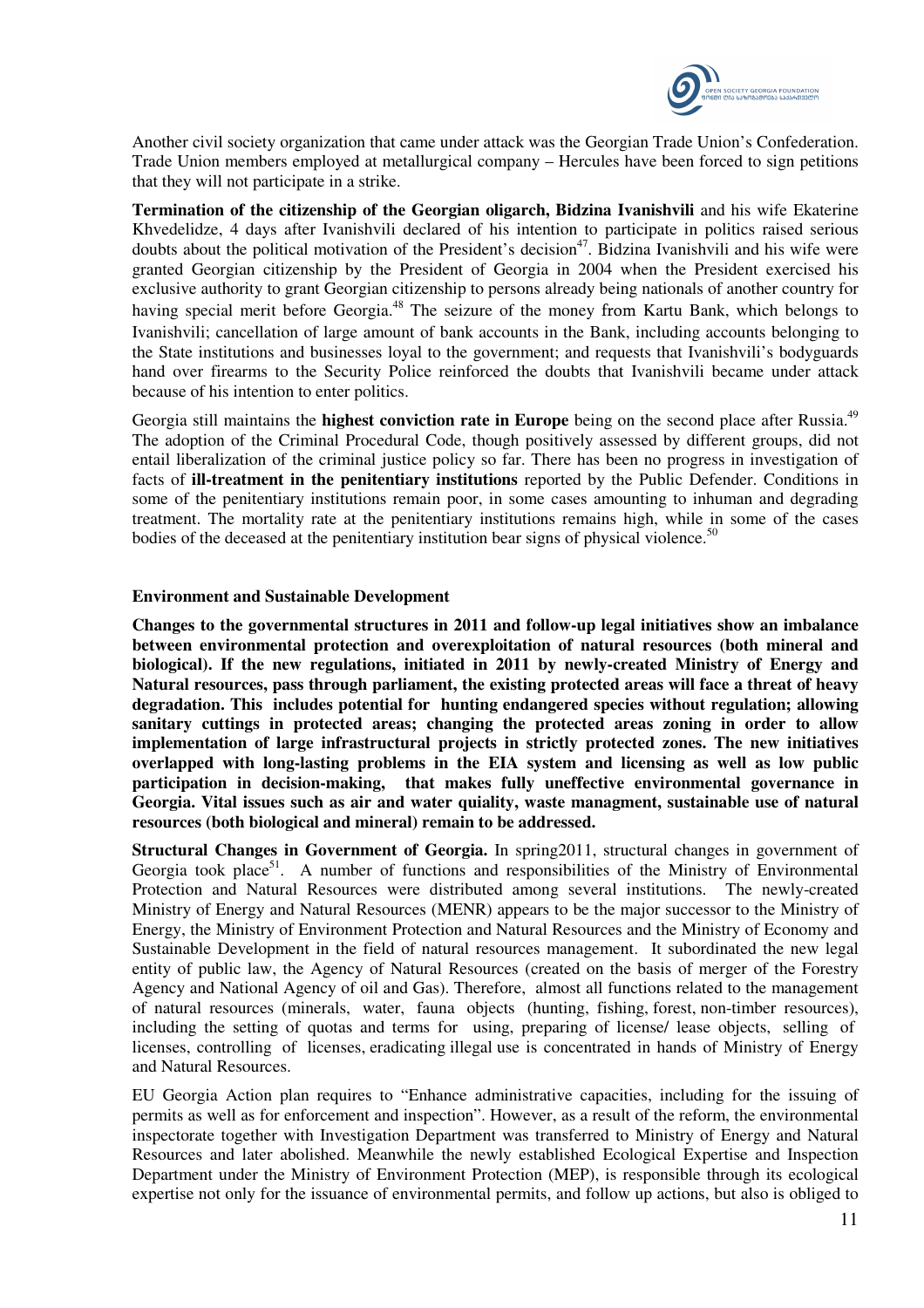

exercise control over the implementation of conditions of permit, as well as implementation of state control over the activities listed under the law on environmental permits. Additionally it got a function to investigate and elucidate violations with regard to the implementation of activities under the permit. However, existing limited resources (both financial and human – only 9 persons are employed by the department) raise quite high concerns about efficiency of the unit.

**Environmental Protection in light of commitments of Johannesburg Summit.** There is almost no progress in developing framework legislation related to air and water quality improvement. Waste legislation is still pending.

However, 2011 was not exceptional, with regard to pressures to use natural resources for economic purposes. The government has adopted a number of decrees to simplify regulations related to the extraction of minerals and softening the environmental requirements towards leaseholders. In addition, leaseholder's get rights to change the areas covered by license, if an inventory conducted by the leaseholder proves that resources are not enough.

In line with the tradition of previous years,<sup>52</sup> in mid-summer 2011MENR announced that a **new forest reform** would be launched by autumn. The issue of public participation in the elaboration of forestry reform was quite acute from the beginning (MENR distributes the New Code and long-term lease agreement in English only). However, due to wider public pressure and the donor community's greater interest, the process went more smoothly. This is despite the fact that MENR is still rushing to submit the law to Parliament, while there are still many issues to be addressed in order to bring the law in compliance with EU directives, national and International Environmental Law<sup>53</sup>.

The major problematic areas of the forest reform include 1) the imbalance between forest use and conservation, through introduction of clear cuts that would be allowed even in natural, virgin forest<sup>54</sup> as a result of the proposed strategic zoning. The proposed reform (new law and 49 years leasing agreement) will also make establishment of new protected areas impossible. 2) 49 year lease agreements without prior inventory that creates uncertainty as to how the price would be negotiated. Despite the fact that the forest resources inventory would be done by the leaser, the draft law does not require EIA; 3) as the lease does not apply to forest in narrow sense, but rather the leasing of forest land, there is a risk of land use change and non-transparent privatization.

The positive feature of the reform is that it intends to give the opportunity for local populations to extract an unlimited amount of material timber. However, the state puts obligation to the leaser to ensure provision to the population of material timber and firewood that would not only be commercially not viable for leaser, but also would create double pressure on ecosystems.

**Amendments to hunting legislation.** In late summer 2011, the MENR initiated amendments to the hunting law that allow for extracting endangered species for commercial purposes. This might take the shape of hunting in protected areas, including the National Parks and legalization of destruction of habitats of rare and endangered species. The draft law contradicts the Biodiversity Convention, Bern Convention, as well as the EC habitats directive<sup>55</sup>, while it leaves uncertainty around issues like rules and procedures for issuing hunting permits, determining the extraction quotas and areas etc. Despite the fact that control over the Red List species should be done through the Ministry for Environmental Protection, it has no means for that, while law does not envisage financial and/or structural strengthening of the ministry for that purpose.

A number of non-governmental organizations, like WWF Caucasus PO, Nacres and Green Alternative have called on the Parliament not to adopt the law. The Parliamentary Committee on Environment and Natural Resources agreed with NGOs that hunting in protected areas in not permissible<sup>56</sup>. The law is not adopted yet in third hearing, however, a number of controversial issues are still on the table (e.g. hunting of Red List Species)<sup>57</sup>.

**Implementation of Aarhus Convention.** The Implementation of the Aarhus Convention regarding access to information, public participation and access to justice in environmental matters is still problematic<sup>58</sup> and public rights are permanently violated. Public participation in the majority of cases is diminished both at policy and project level. In some extreme cases, when some positive changes were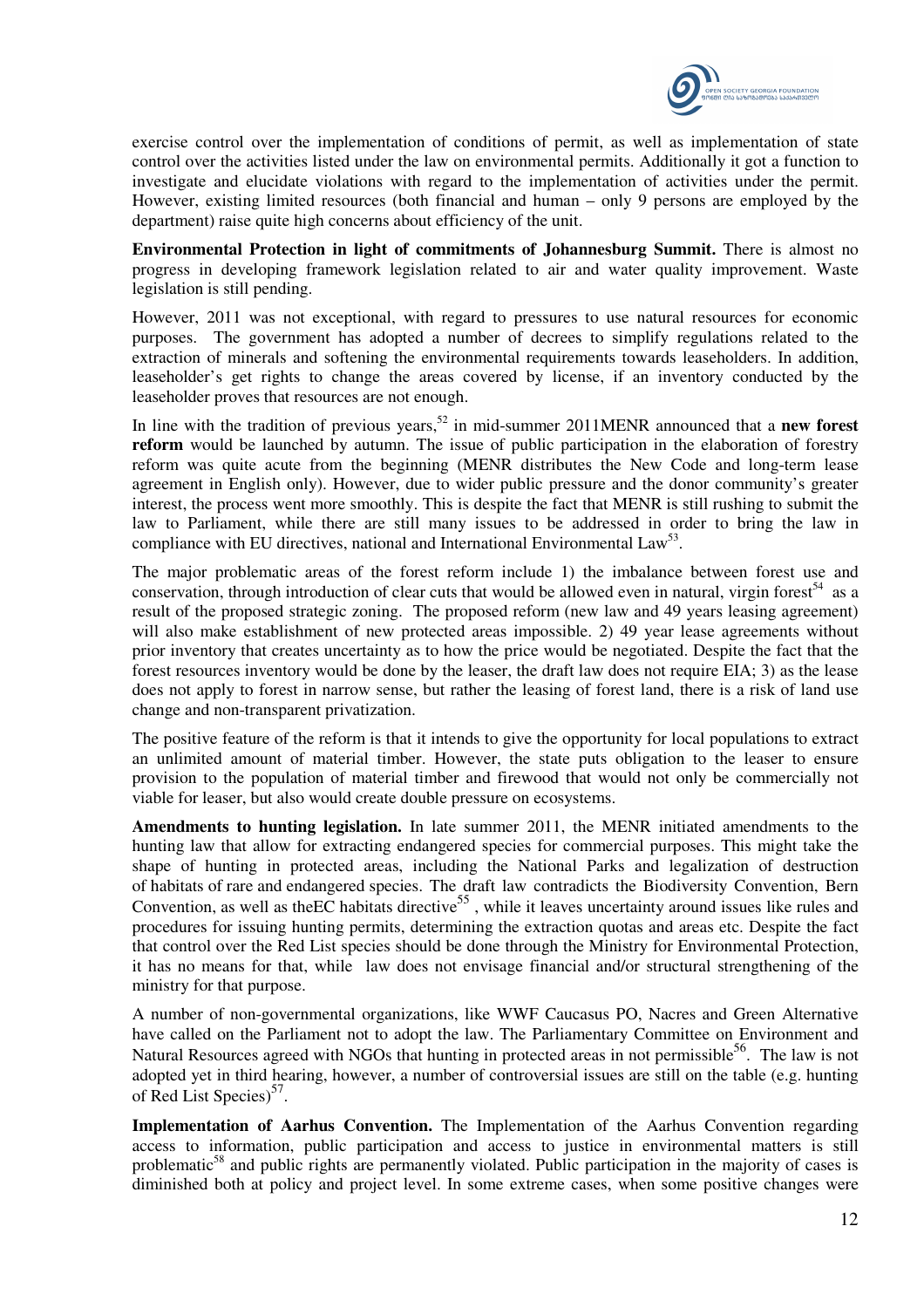

achieved (structural changes in Government, Hunting law, Forestry Reform), it was accompanied by strong coordination between civil society actors and international donors (EU Delegation in Georgia, USAID, UNDP, KfW, World Bank) where the activities the government undertook risked the effective implementation and maintenance of ongoing internationally-funded projects and programs, and/or clearly undermine International Environmental legislation.

Access to information is still an issue. Even governmental decrees that should be published in a routine way are sometimes not accessible<sup>59</sup>. Till now information regarding different projects implemented by state agencies financed through financial institutions was more or less available. From 2011 all governmental agencies, including Municipal Development fund refused to provide documentation related to the project to affected people. The explanation given is that according to the General Administrative Code of Georgia (article3.4.3) this information should not be made public. The Code is not applicable to the information on implementation of International Agreements and therefore the use of this clause by state authorities is senseless with regard to project-related documentation.

**Support for implementation of large Infrastructural projects in protected areas.** The MEP submitted two draft laws to the Parliament, according to which amendments will be made to the law on Tbilisi National Park and Law on Kolkheti Protected Areas. The initiatives are mostly triggered by the governmental plans to implement Tbilisi Bypass Railway Project and Poti -Anaklia high way project. The draft laws were submitted to the Parliament without holding preliminary public discussions.

The change of zoning will be especially harmful for the Kolketi National Park. Poti-Anaklia Highway and related infrastructure including two new airports (Poti International and Zugdidi local) is promoted by the president of Georgia<sup>60</sup>. The highway would allow tourists to travel to Anaklia from the regional capital of Batumi in 50 minutes cutting the current drive-time by roughly an hour. As a result, if the law is passed the status of strictly protected area will be changed and it will actually lose a protection regime to ensure that destruction of habitats as a result of project implementation is not qualified as violation of the Law on Kolkheti National Park.

**Environmental and Social Impacts of Large Infrastructural Projects.** The decision-making process regarding the large infrastructural projects is still top-down based only on financial and economic viability without taking into account associated environmental and social problems.

In 2011 the Georgian government stated that it was to take a decision regarding the construction of a number of large Hydro Plants – Namakvani, Khudoni, Nenskra. The construction of 200 m dam at Khudoni HPP will lead to resettlement of more than 1500-2000 people in the Mountainous Svaneti region flooding around 600 ha of land which in turn would lead to irreversible impacts on biodiversity, facilitate erosion and landslide, negatively impact water change local climate and quicken the degradation of Enguri river beds. Despite protests by the local population and generally negative public attitude towards the project, the government has already signed contract with Trans Electrica LTD, company registered in Virgin Islands with no prior experience in dam building. The contract is beneficial for the company, but gives benefits neither to the State budget, nor does it provide any specific standards and guiding principle for the company in charge of the project regarding the resettlement, rehabilitation and livelihoods needs of the affected peoples. Even more, the government will simply assist Trans Electrica LTD for resettlement, rather than ensure that the quality of life of its citizens is not deteriorated, which is fully against of UN Covenant of social, economic and cultural rights.<sup>61</sup>

Another large dam at Namakvani is supposed to flood around 900 ha, and cause resettlement of 800 people, in the Lechkhumi area. As in case of Khudoni, even before essential environmental and social studies are ready government representatives promote it as a done deal and through threating and marginalization try to suppress CSOs and local peoples acting against the project.

Another problematic project, pushed by Georgian authorities in that way is Tbilisi bypass Railway project which aims to construct a new railway line in the densely populated Avchala region and poses a threat to the neigbouring Tbilisi Drinking water reservoir (at 900m). As a result of a poor environmental and social impact assessment and resettlement action plan hundreds of people experienced the involuntary resettlement (both physical and economic) without adequate compensation that worsen their economic situation<sup>62</sup>. EBRD has accepted Green Alternative's complaint in March 2011 and started an investigation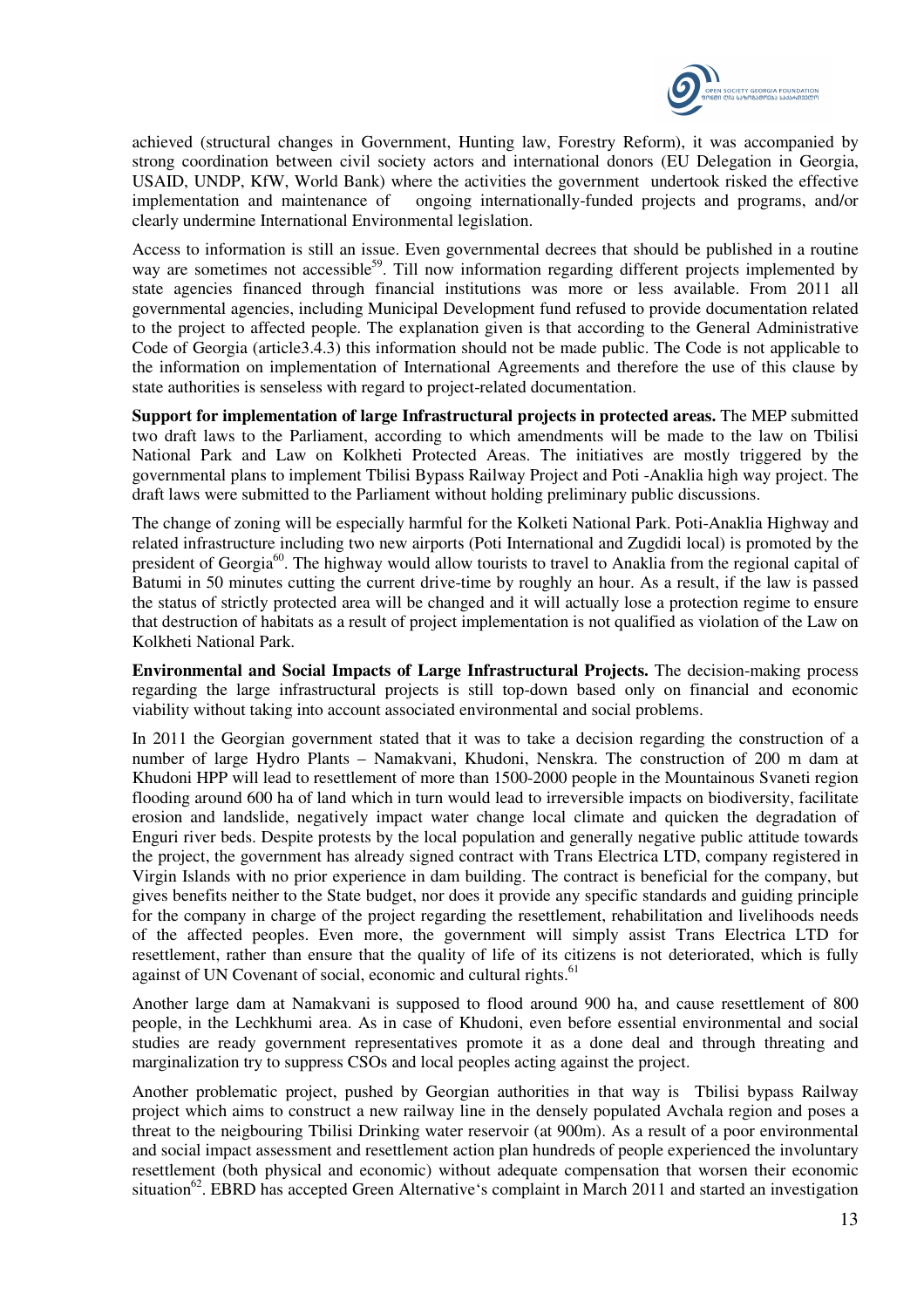

regarding the project's compliance with EBRD's Social and Environmental Policy<sup>63</sup>. In November 2011 the Georgian Railway LTD requested the cancellation of EBRD's loan worth 100 million Euro<sup>64</sup>.

**Projects without EIA permits.** Cases projects carried out without environmental impact permits are becoming quite usual. The case of construction of two hydro power plants in Dariali Gorge of Kazbegi district, in the close vicinity of Kazbegi national park is a good example of this. Despite the fact that in both cases the projects are in the process of environmental impact assessment and no permit has been issued so far, the construction works has already been started. Despite the notification of violation to Ministries of Energy and Natural Protection, as well as to the Ministry of Environment<sup>65</sup>, there has been no response from neither of the Ministries as to what actions have been taken against illegal construction. The project will irreversibly change the Dariali Gorge landscape, as the major river of the region – the Tergi – will actually remain without water. This would fully undermine its historically established cultural-ethnographic and touristic values. Most importantly, the project will lead towards the extinction of the stream trout, which features in the Red List.

Another case of concern represents the construction of Poti airport near the Kolkhety National Park area where the construction works has been activated again in summer 2011, however neither project documentation, nor EIA have been prepared and submitted to the Ministry of Environment for an environmental permit.

**Property Rights and Tourism development.** As in case of large infrastructural projects, tourism development has been accompanied by violation of the local population's property rights. In the so called Free Touristic Zones (Anaklia-Zugdidi, Kobuleti,) and/or touristic attractive places (Mestia, Gonio) the local population was largely deprived its property rights on lands by the government, including the ones registered in Public registry, as well as owned as traditional property, without any justification, not to speak about compensation of losses. The touristic development of those areas, reveals existing problems and considerable challenges with regard of obtaining and protecting the ownership rights within the country. E.g, on 9 November 2010 the Commission for Recognition of Right to Ownership of the Khelvachauri Municipality Sakrebulo simultaneously revoked the ownership certificates of 271 residents of the village Gonio<sup>66</sup> issued by itself on land plots, without examining factual circumstances and undertaking compensation measures<sup>67</sup>. The case is still under the scrutiny of Batumi district court.

The situation is even more difficult in high mountainous regions, like Svaneti<sup>68</sup>, where land plots have in fact never been legally registered and for centuries, the local population has owned property by inheritance and disposed land plots as distributed (or re-distributed) based on agreements between ancestors<sup>69</sup>. Land plots in possession of the local population are being massively dissected and decimated due to various construction works.<sup>70</sup> Citizens are deprived of the possibility to register ownership rights to land plots their families have possessed for centuries on basis of lawful possession.

It should be also mentioned, that in that touristic areas majority of local residents saw little prospect that the development of tourism would improve their lives. In their words, engaging in the tourism business requires certain capital investments, whichonly certain individual families can afford. Hence, development of tourism for them would be associated with the further strengthening of already wealthy families and not the development of the region in general<sup>71</sup>.

## **Implementation of Visa Facilitation and Readmission Agreements**

**On June 17, 2010 the European Union and Georgia signed the Visa Facilitation Agreement and a few months later, on November 22, 2010 the Readmission Agreement. The 'twin' agreements, which are set as a pre-condition for Georgia's visa-free future with Europe, came in force on March 1, 2011.** 

**According to Georgian officials, Georgia is ready to mobilize efforts to install effective policies using the existing visa Action Plans for Moldova and Ukraine as a guideline,<sup>72</sup> articulating that a large portion of 'homework' along those lines is already concluded or in good progress.<sup>73</sup> The Georgian side has been successful particularly with measures related to biometric documents (passports and IDs), border management (though problems of border demarcation and delimitation are still present), fighting crime and corruption, trafficking of humans as well as implementation of Readmission**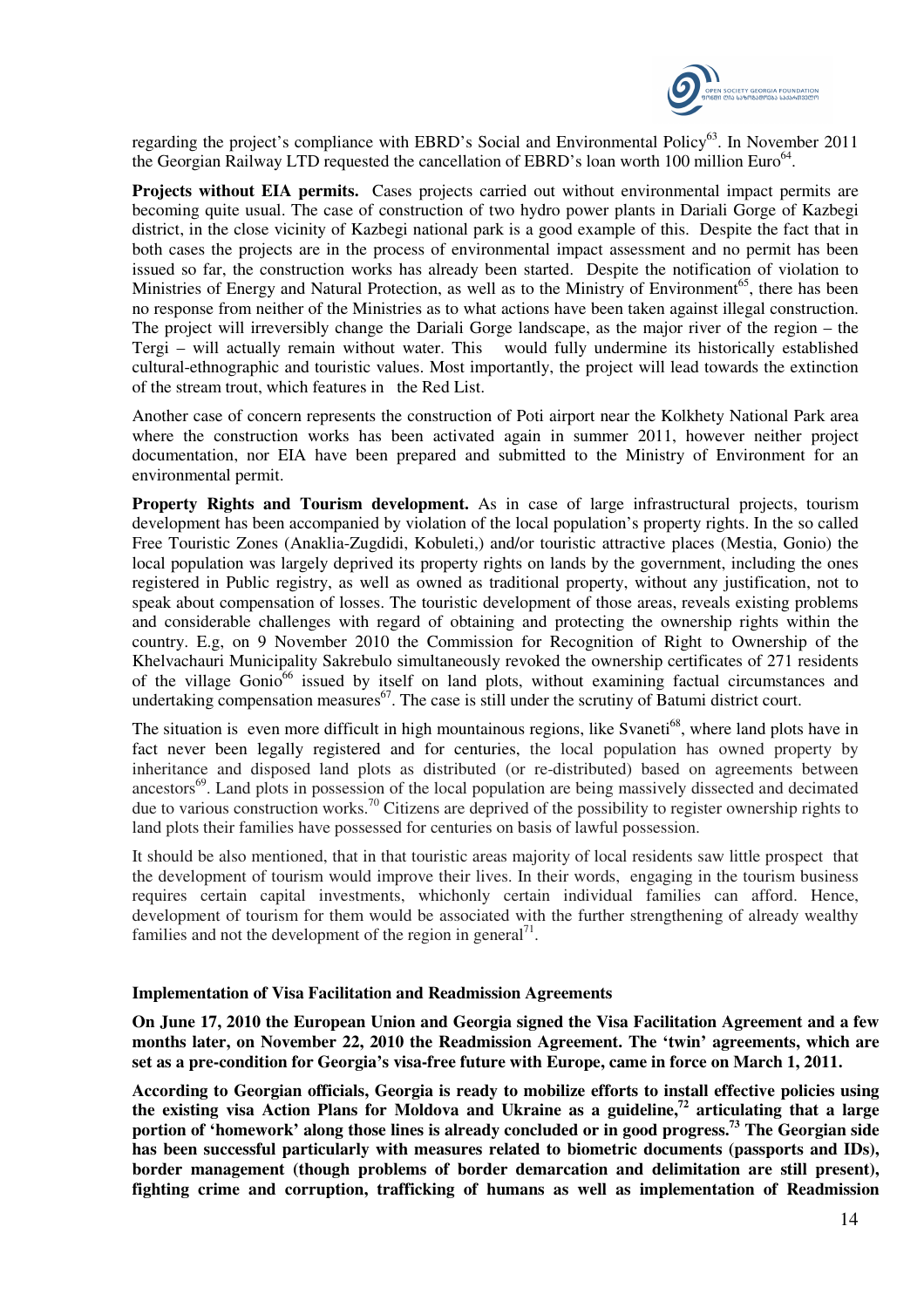

**Agreement** *per se***. Putting in place effective migration strategy, subsequent action plan and policies aimed to monitor and curb illegal migration, to stipulate asylum policy, to ensure personal data protection and integrated electronic databases, remain in the cluster of issues to be more efficiently addressed in a due course.** 

On 14 November, 2011 Georgia's plea for **visa liberalization with the EU** was supported by the group of the eight EU foreign ministers, (Lithuania, Latvia, Estonia, Hungary, Romania, Bulgaria, Czech Republic and Poland) initiating a letter to the EU high officials and requesting opening of visa dialogue in the beginning of 2012.

On 16 November, 2011, the EEAS High Representative Catherin Ashton during her visit to Georgia pointed at possibility of starting the visa dialogue next year. According to the Ministry of Foreign Affairs of Georgia, the EU Commissioner on Home Affairs is expected to announce about the start of visa dialogue, following the visit of the special EU mission to Georgia in the beginning of  $2012<sup>74</sup>$ 

As Georgia aspires to visa-free mobility with the EU, the citizens of the EU member states and overall more than 80 countries have enjoyed visa-free entry and up to 90 days stay in Georgia since  $2006$ ,<sup>75</sup> which was further extended up to 360 days since 2009.<sup>76</sup> Notably, with Georgia's 'open-door' policy in place, the number of visitors from the EU to Georgia more than doubled.<sup>77</sup> Despite the unilaterally liberalized visa regime, citizens of Georgia encounter visa barriers at quite a number of destinations and the country's ranking by Henley & Partners Visa Restrictions Index stands at 72 (out of 98 positions ranked) in 2010 and at 123 (out of 198 ranked) in 2011, thus, still low down in the list.<sup>78</sup>

Hence, moving to the EU "white list" is set as a priority on Georgia's European agenda. Against the EU's increasing concerns about waves of illegal migration from different countries, President Saakashvili recently hinted that a visa-free regime with Georgia "will not lead to a mass escape of citizens from the country unlike what happened in some other countries," based on the "good" Readmission Agreement already in place.<sup>79</sup>

**Implementation of Readmission Agreement.** The Readmission Agreement has been effectively implemented since 1 March 2011. The Ministry of Internal Affairs of Georgia (MIA) is in charge of procedural and organizational matters.<sup>80</sup> A separate international relations unit was formed within the Patrol Police to deal with Readmission issues provisioned by the Agreement.<sup>81</sup> Ministries of Foreign Affairs, Justice and Internally Displaced Persons from the Occupied Territories, Accommodation and Refugees are commissioned to deliver necessary assistance when such need arises. The internal procedures have been initiated to prepare a joint ministerial order which would delimit the obligations and functions of each agency in detail.<sup>82</sup>

According to the MIA, Georgia received 449 readmission requests from the EU member states as of 17 November, 2011.<sup>83</sup> 405 applications (over 90 per cent of requests) have been approved,  $37$  – declined, whereas 7 applications are being processed. At this stage, even incomplete applications are being considered as long as a person subjected to readmission fulfils the requirements under the Readmission Agreement. The issue of streamlining the readmission requests (e.g. reliable means of evidence, language of applications, etc.) has been raised at the first Joint Committee meeting on 1 June, 2011, while the second meeting took place on 24 November, 2011.

In accordance to Article 19 of the Readmission Agreement, procedures on conclusion of implementing protocols have been initiated with the Republic of Bulgaria, the Republic of Poland, the Republic of Austria, the Republic of Estonia, the Netherlands, Hungary and Czech Republic.

The Operational Agreement with FRONTEX has been in place since late 2008 and the two year Cooperation Action Plan since October 2010 to counter irregular migration and cross-border irregular migration and cross-border crime, strengthen working relations with EU member states.

According to the Civil Registry Agency under the Ministry of Justice of Georgia (MoJ), Georgian consulates represented in the EU member states have been equipped technically and programmatically to adapt to provisions of the Visa and Readmission Agreements.<sup>84</sup>

Georgia participates actively in the Southern Caucasus Integrated Border Management (SCIBM) regional programme and continues to implement the Action Plan on National Integrated Border Management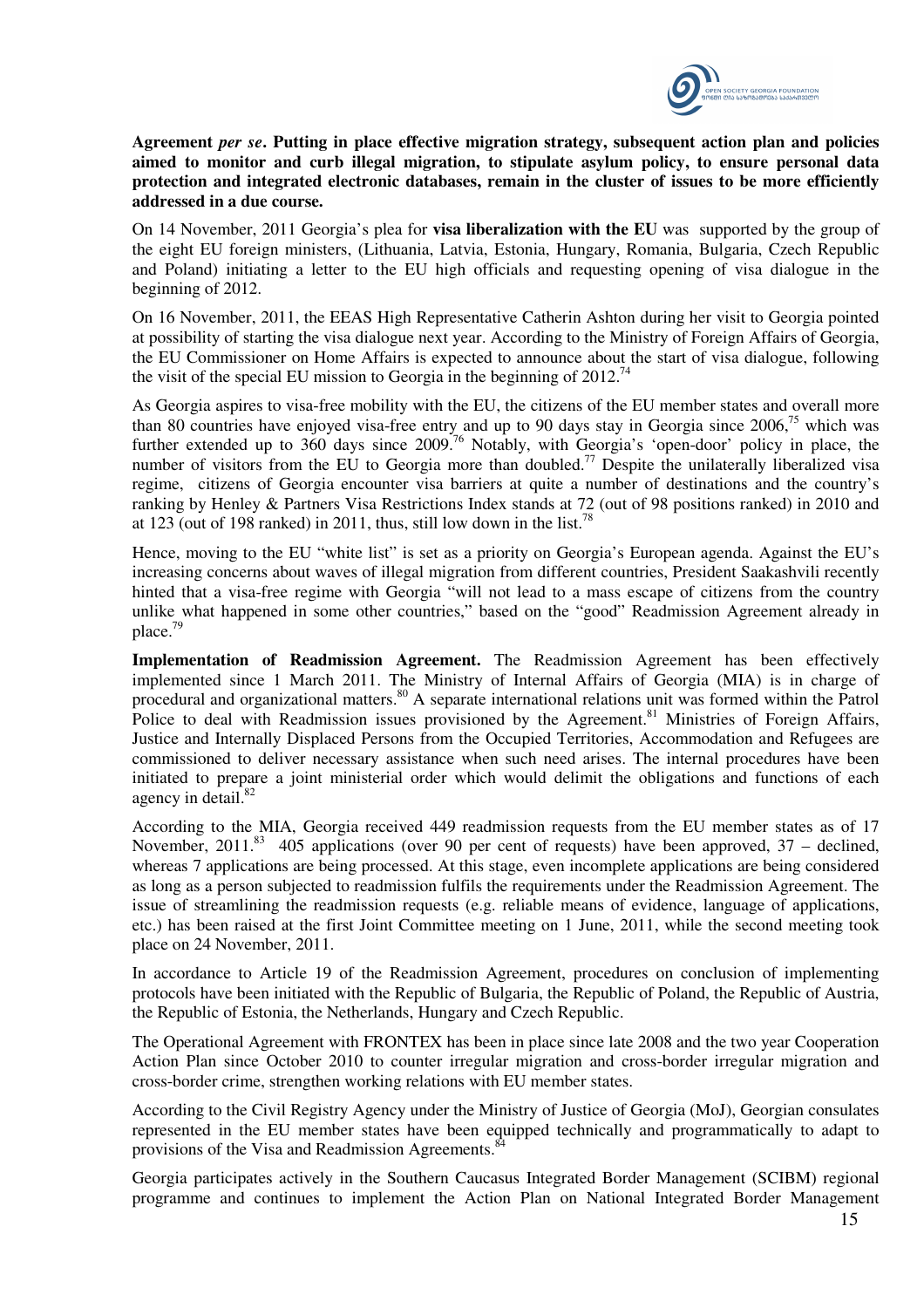

Strategy adopted in 2009 which promotes cooperation among ministries of finance, agriculture, justice and internal affairs.<sup>85</sup> Ministry of Internal Affairs and Ministry of Finance's Revenue Service elaborated border crossing rules in August 2011 and launched as a pilot project at the "Red Bridge" border crossing point. Progress has been observed in equipping and modernizing the operational BCPs. According to MIA, as of November 2011 the second line "labs" at all BCPs are fully equipped and operational.<sup>86</sup> However, the **integrated electronic database** shared between the border units of MIA and the Civil Registry Agency of the MoJ is not yet in place. This creates difficulties in terms of monitoring the migration flows and dynamics. According to Civil Registry Agency, the interagency group works towards accomplishing the task, however, due to limited resources, more time is needed. $87$ 

This links to another challenge, relating to the absence of **migration strategy** and **the action plan,** along the lines of ENP AP commitments. In May 2011 interagency working group on Migration Strategy (coordinated by the MoJ) under the Governmental Commission on Migration Issues was established. Due to the complexity of the task as well as lack of resources and capacities, the strategy could barely be tabled until the end of 2011, though the group hopes to put in place the working draft. Meanwhile the Ministry of Internally Displaced Persons from Occupied Territories, Accommodation and Refugees developed the draft Migration Profile that was submitted to the Commission.

**Implementation of Visa Facilitation Agreement.** There is certain progress in implementing Visa Facilitation Agreement since 1 March, 2011 along the provisions that aim to ease the visa procedures for citizens of Georgia travelling to the EU. Progress has been achieved in terms of issuing biometric documents by the Civil Registry Agency. Already 300,000 biometric passports have been released since April 2010 and around 75,000 IDs since August, 2011.<sup>88</sup> According to the Agency, the personal database has already been brought to a good shape in terms of fixing errors and discrepancies and now biometric parameters are being added.<sup>89</sup>

There are 14 EU member states' embassies in Georgia, out of which 13 have direct consular representations, while 11 member states are represented indirectly. Three remaining consulates are not represented in Georgia and serve Georgian citizens from other capitals (Ireland - from Sofia, Bulgaria, Slovakia and Cyprus from Ankara, Turkey and Kiev, Ukraine).<sup>90</sup> Thus, the visa acquisition for these countries requires considerable additional efforts and costs for the Georgian visa applicants.

The 12 EU embassies have their webpage, of which seven operate only in own national language and English, thus creating language barrier for citizens of Georgia without foreign language skills in terms of searching and obtaining necessary visa information.

Generally, the **information** on the provisions of the Visa Facilitation Agreement and the specific visa requirements is scarcely available. Websites of only four consulates provide full information on visa provisions, whereas six (including two above) offer the citizens detailed phone consultations. Most of the consulates do not display full information on the show-boards at the spot. Overall, only three consulates provide full information on the provisions of the Visa Facilitation Agreement via all possible means (webpage, phone, show-boards).<sup>91</sup> Notably, the webpage of the EU delegation to Georgia displays the nonexhaustive list of supporting documents for the EU visa application in Georgian language.<sup>92</sup> However, most of the applicants tend to use the consulates as a primary source of information, (unless specifically guided to the link above). More so, inasmuch as EU member states do not have harmonized lists of additional supporting documents beyond the list of minimum requirements,  $^{93}$  the challenge needs to be addressed by the individual EU consulates.<sup>94</sup>

The information on new regulations related to motivating **visa refusal** as well as applicant's **right to appeal**, provisioned by the Article 34, EU Visa Code could also be better communicated.<sup>95</sup> More so, according to 2009 and 2010 visa statistics, Georgia is the leader in the region (EaP and Russia) by the rate of visa rejections standing at as high as 17.18 per cent and 14.65 per cent respectively.

Another significant challenge is the lack of access to **full data on visa statistics** (visas issued and visas rejected by visa types and individual EU member states). The data on visa issuance and rejection for Georgia including 2010 can be singled out from Council of European Union statistical information on uniform visas issued by Member States' diplomatic missions and consular posts.<sup>96</sup> On its part, this information is not easily accessible. Hence, the Georgian government may address the EU member states' consulates to provide the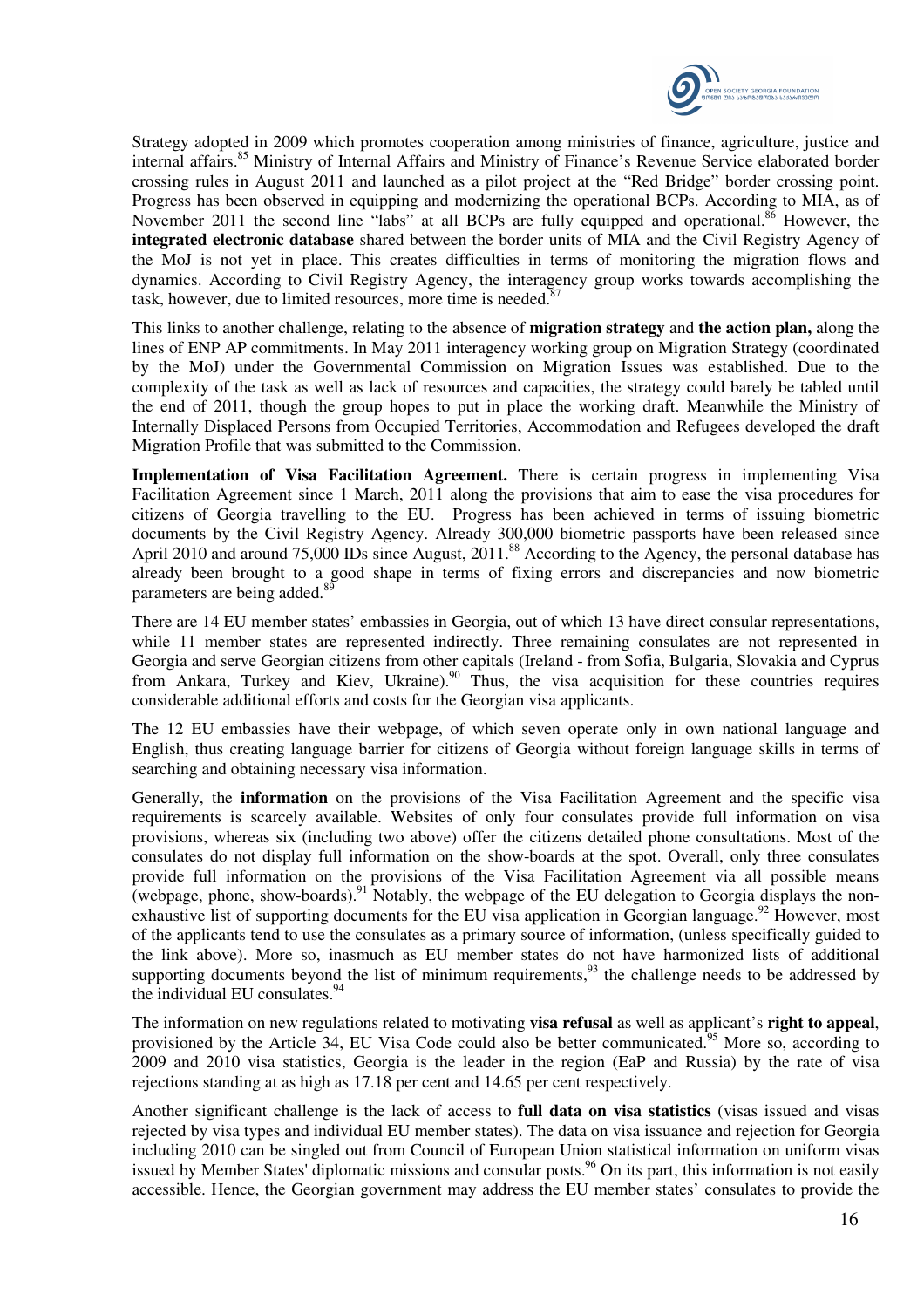

respective information in detail with the aim to effectively observe the visa dynamics.<sup>97</sup> The Joint Committee could be a platform for that.

There are a number of other challenges in terms of visa services rendered to the Georgian citizens. Particularly, some of the consulates still have inadequate **infrastructure** (waiting lobbies and conditions, limited reception hours, self-organized long live-queues, difficulties in phone communication, etc.), as well as **language<sup>98</sup>** (visa application forms, consultations, information in foreign language) **and the quality of service.<sup>99</sup>** .

As visa applications are processed now in a maximum of 10 instead of 30 calendar days, another challenge related to timing is still in place. As of September, 2011, out of 13 EU member states' consulates represented in Georgia visa applications are being submitted via live queues at five, while in the remaining eight consulates, the procedure is **waiting lists for visa appointments** for which the waiting time varied from three to eight weeks.<sup>100</sup> The EU member states' consulates may need to consider ways of addressing this challenge in line with the Article 9 of the EU Visa Code, setting a maximum two weeks waiting period as a rule for visa appointments.

The provisions of the Visa Facilitation Agreement *per se* do indeed ease the visa procedures for majority of visa applicants. However, for most of the categories, listed in the Agreement, already before its enactment the same documentary evidence proving the purpose of journey or effective timelines for processing visa applications did apply. Thus, in those cases the existing procedures have been codified rather than additionally facilitated. The categories listed in the Agreement do not include the most requested tourism visas. The issue eventually may become a subject of consideration by the Joint Committee, given Georgian side is progressing with its commitments successfully.

The reduction and in most cases, scrapping of the **visa fees** is undoubtedly the tangible benefit. However, given the cumulative expenses needed for Georgian citizens to travel to the EU, the signatories may need to consider enhancing effective cooperation in other areas (e.g. transportation).

The same positive assessment extends to the increase of the **visa validity** which is exercised effectively by a number of the EU member states' consulates for respective categories of applicants. However, in some particular cases, the applicants who might have been qualified eligible for extended validity, still obtain visas which are restricted to the specific dates of a particular visit, in connection to which the application has been submitted.

The holders of Georgian **diplomatic passports** are the fore-runners in enjoying visa-free mobility with the EU. However, at the initial phase of implementation of the Agreement, individuals with diplomatic passports of Georgia have been long delayed at some EU BCPs on the basis of information verification. Apart from concerns about document security that will need to be ironed out, it is presumably a matter of allowing time for the EU member states to make the provision function efficiently and enhance coordination with the EU border agencies.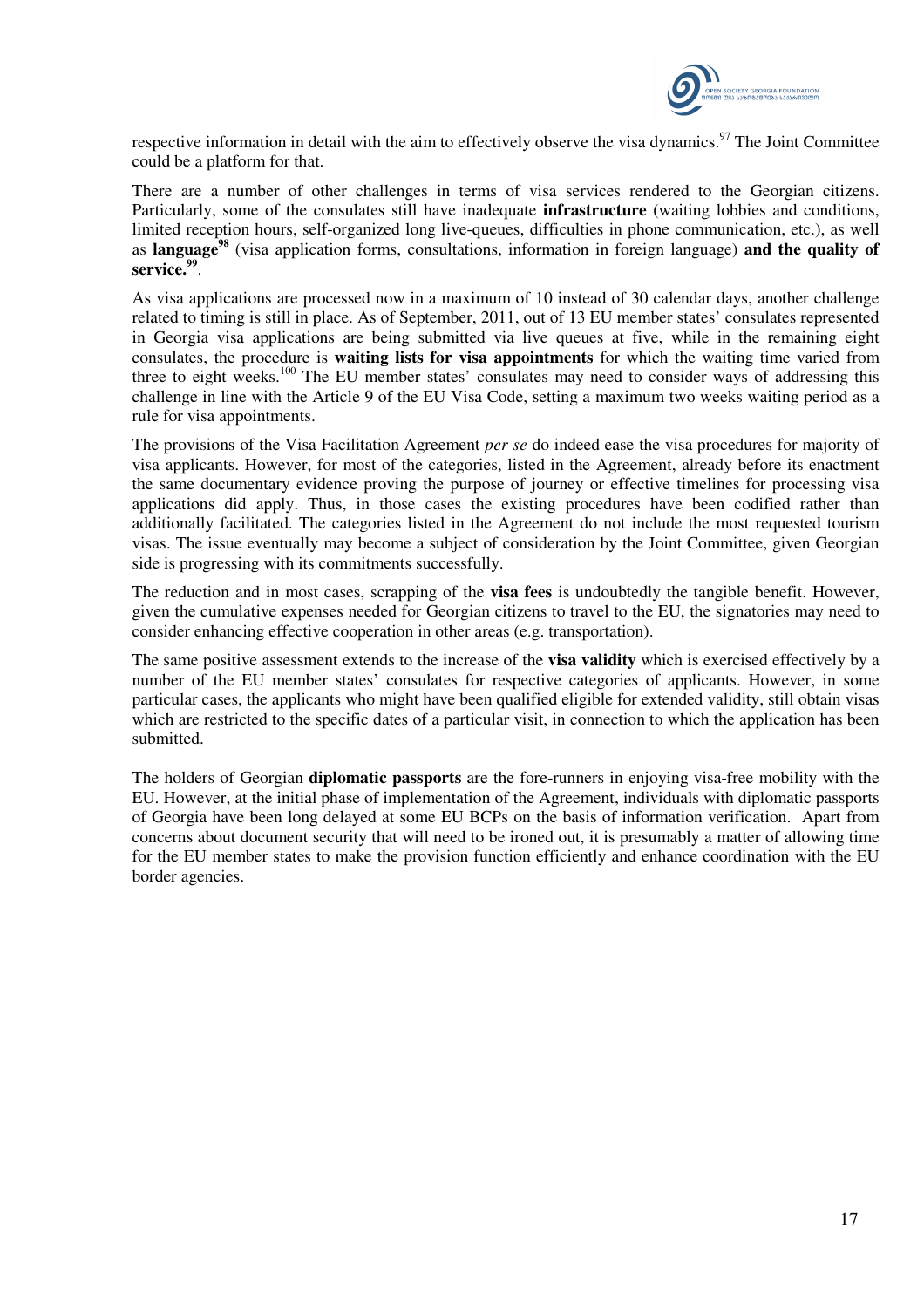

# **Contact details:**

Mathias Huter, Analyst Transparency International Georgia. Email: mathias@transparency.ge, mobile: (+995)557 364 023

Nina Khatiskatsi, Programs Director Transparency International Georgia Email: nina@transparency.ge Mobile: +995 599 92 06 00

Tamar Khidasheli Independent expert Email: tamarkhidasheli@gyla.ge Mobile: +995 577 400 744

Manana Kochladze, Regional Coordinator CEE Bankwatch Network Email:manana@bankwatch.org Mobile: +995 599916647

Ketevan Tsikhelashvili, Director European Initiative - Liberal Academy Tbilisi Email: ktsikhelashvili@ei-lat.ge Mobile: + 995 995 145 213

Tamara Pataraia, Head of the Program Caucasus Institute for Peace Democracy and Development Email: tamar-pat@cipdd.org Mobile: +995 599 583 252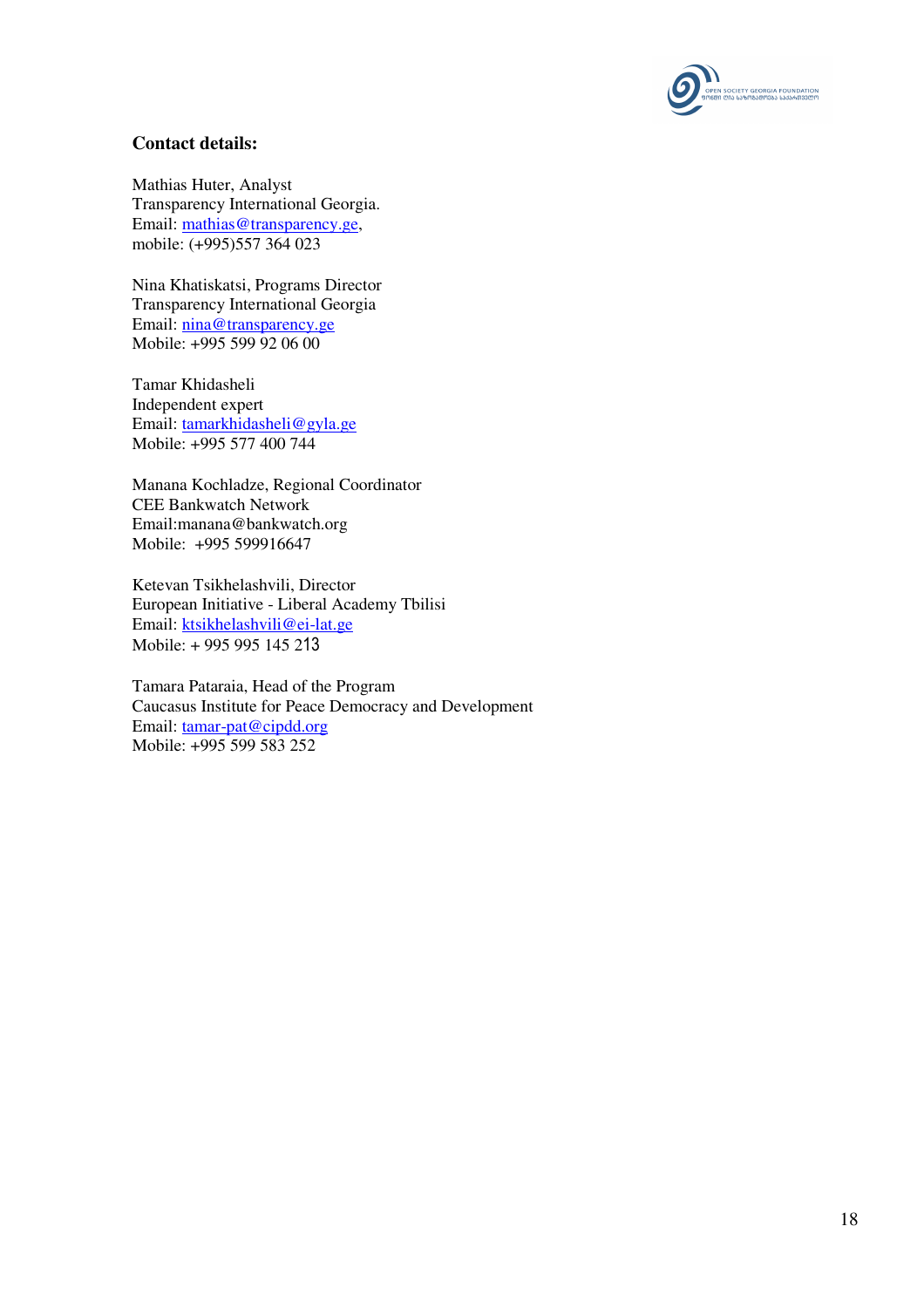

# **Endnotes**

 $\overline{a}$ 

1 http://transparency.ge/en/post/general-announcement/ngos-opinions-initial-draft-amendments-election-code;

http://transparency.ge/en/e-law-draft; http://transparency.ge/en/post/general-announcement/comments-ngos-amendmentselection-legislation

2 http://transparency.ge/en/project/use-administrative-resources-election-campaign-local-elections-2010;

http://www.osce.org/odihr/elections/georgia/68206

3 http://www.cec.gov.ge/index.php?lang\_id=ENG&sec\_id=13&info\_id=5819

4 http://new.tbilisi.gov.ge/news/312

- <sup>5</sup> http://www.rustavi2.com/news/news\_text.php?id\_news=43009&pg=1&im=main;
- http://www.opendata.ge/en#!lang/en/cat/news/topic/326

6 http://civil.ge/eng/article.php?id=24127

<sup>7</sup> ibid

9 Similar project offered by Mayor's office during pre-election period of 2010 Local Elections for cinema tickets ('5+") was banned by Central Election Commission as abuse of State Resources for election campaign.

http://sachivrebi.cec.gov.ge/info.php?id=11 (Georgian only)

 $10$  The project on raising retirement pensions during 2010 local elections in Tbilisi only.

http://www.civil.ge/eng/article.php?id=22182

<sup>11</sup> http://7days.ge/index2.php?newsid=15179 (Georgian only)

<sup>12</sup>http://www.transparency.org/content/download/57399/918005/TI\_Global+Corruption+Barometer+2010\_spreads\_01\_08.pd f

13 http://www.civil.ge/eng/article.php?id=22289; http://www.civil.ge/eng/article.php?id=22289

<sup>14</sup> The Governor of Samegrelo-Zemo Svaneti region, which was requested to take vacations during pre-election campaign, so that no questions have been raised on Abuse of State Resources is now Minister of Agriculture. http://government.gov.ge/index.php?lang\_id=ENG&sec\_id=238&info\_id=32998

<sup>15</sup> Georgian Law on Advertising, Georgian Law on Broadcasting; Civil.ge: Broadcast Media Ownership Transparency Bill Passed, April 8, 2011. http://www.civil.ge/eng/article.php?id=23324, accessed November 17, 2011.

<sup>16</sup> The companies were fined GEL 2,500 (the minimum fine set by law) by the Georgian National Communications Commission each for this repeated violation after a group of investigative journalists from Studio Monitor had filed several complaints with the regulator. Media.ge: Rustavi 2 and Imedi TV being Imposed Fine of GEL 2,500 Per Each, May 12, 2011. http://www.media.ge/en/node/41084, accessed November 17, 2011; Transparency International Georgia (2011): The Georgian Advertising Market

<sup>17</sup> Transparency International Georgia: Golden Com's bid to manage airwaves raises questions, August 2, 2011. http://transparency.ge/en/blog/pgolden-coms-bid-manage-airwaves-raises-questionsp, accessed November 16, 2011. <sup>18</sup> Media.ge: Founders of Hot Chocolate Magazine Win Contest for Radio Broadcast License, September 30, 2011.

http://www.media.ge/en/node/42603, accessed November 16, 2011.

<sup>19</sup> Until 2010, Chikovani was also an owner of Media House, a major TV advertising sales house. Asset Declarations of Irakli Chikovani, accessed via http://declaration.ge, October 25, 2011; IREX (2011): Media Sustainability Index 2011: Georgia, p.151. http://www.irex.org/sites/default/files/EE\_MSI\_2011\_Georgia.pdf, accessed November 17, 2011.

<sup>20</sup> Transparency International Georgia (2011): The Georgian Advertising Market; Civil.ge: Broadcast Media Ownership Transparency Bill Passed, April 8, 2011. http://www.civil.ge/eng/article.php?id=23324, accessed November 17, 2011. <sup>21</sup> Media.ge: 200 People Demanding Maestro TV Broadcasts Rally Outside Silknet Premises, April 27, 2011.

http://www.media.ge/en/content/200\_people\_demanding, accessed November 17, 2011.

<sup>22</sup> Human Rights Watch: Georgia: Police Used Excessive Force on Peaceful Protests, May 25, 2011.

http://www.hrw.org/news/2011/05/26/georgia-police-used-excessive-force-peaceful-protests, accessed November 17, 2011. <sup>23</sup> Reporters Without Borders: At Least a Dozen Journalists Attacked By Police Dispersing Protesters, May 27, 2011. http://en.rsf.org/georgie-at-least-a-dozen-journalists-27-05-2011,40365.html, accessed November 17, 2011. <sup>24</sup> Ibid.

<sup>25</sup> Civil.ge: http://www.civil.ge/eng/article.php?id=23786, accessed November 17, 2011; New York Times: In Georgia, a Spy Case and a National Rorschach Test, July 30, 2011.

http://www.nytimes.com/2011/07/31/world/europe/31georgia.html?pagewanted=all, accessed November 17, 2011.

<sup>26</sup> Media.ge: Journalists Denied Entry to Dusheti Sakrebulo Sitting, September 15, 2011.

http://www.media.ge/en/node/42360, accessed November 17, 2011.

<sup>8</sup> http://new.tbilisi.gov.ge/news/365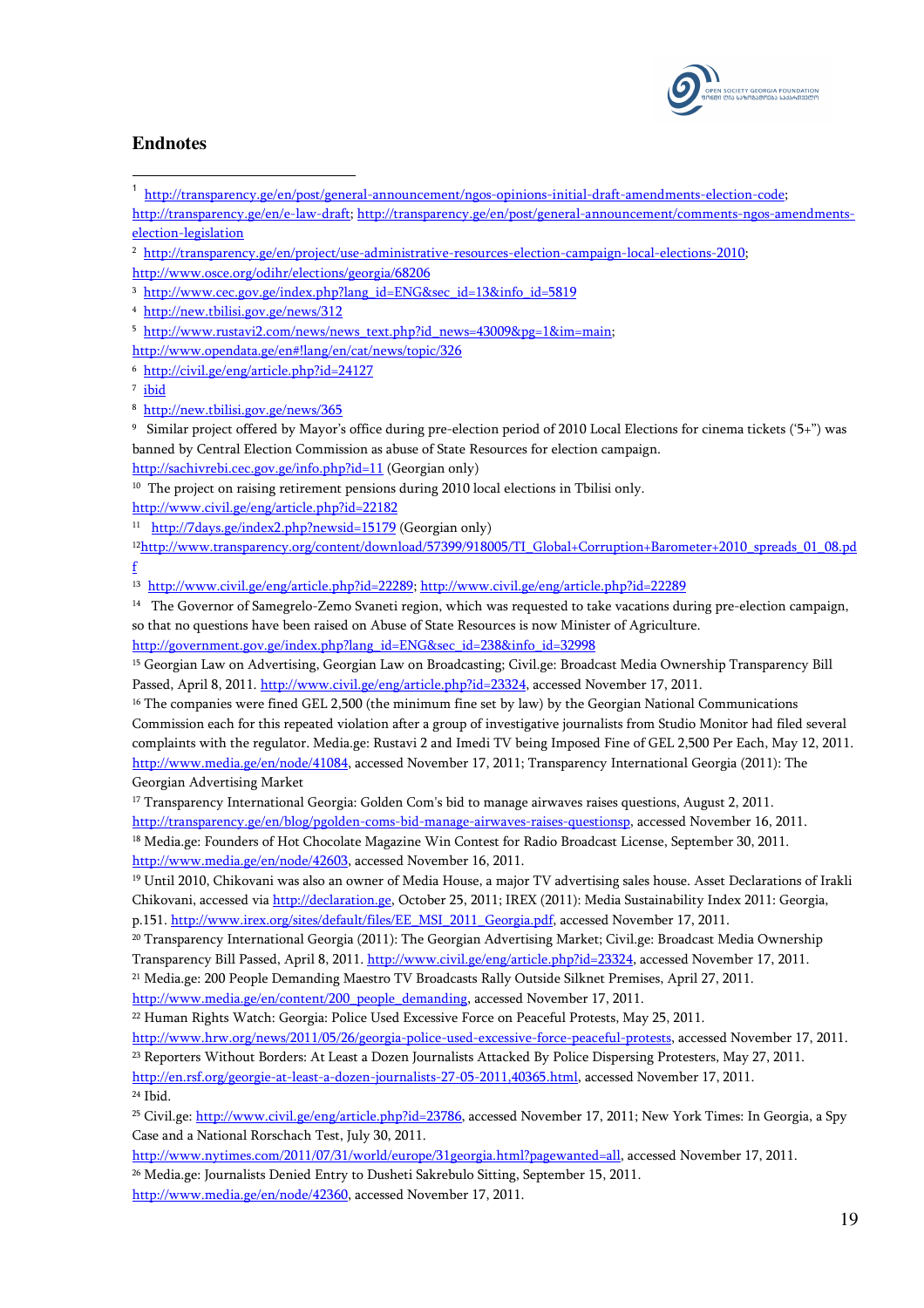

- <sup>27</sup> Media.ge: Mtskheta-Mtianeti Information Center Journalists Demand Security Guarantees from Interior Minister, August 3, 2011. http://www.media.ge/en/node/42161, accessed November 17, 2011.
- <sup>28</sup> Media.ge: ick.ge Editor Alleges being Leveled Life Threats by Former Prosecutor, November 7, 2011.
- http://www.media.ge/en/content/ickge\_editor\_alleges, accessed November 17, 2011.

<sup>29</sup> Transparency International Georgia: Six Questions: Georgia shouldn't rest on its laurels, October 20, 211.

http://transparency.ge/en/blog/psix-questions-georgia-shouldn%E2%80%99t-rest-its-laurelsp, accessed November 16, 2011; Institute for the Development of Freedom of Information – IDFI (2011): Access to Public Information in Georgia,

http://www.idfi.ge/?cat=researches&topic=40&lang=en, accessed November 16, 2011.

- <sup>30</sup> Transparency International Georgia (2011): The Georgian Advertising Market.
- <sup>31</sup> Transparency International Georgia (2011): The Georgian Advertising Market.

32 Ibid.; Media.ge: Monopoly on Press Distribution, September 28, 2011. http://www.media.ge/en/node/42572, accessed November 17, 2011.

<sup>33</sup> Rule of Law in Georgia – Opinion and Attitudes of the Population, by Salome Tsereteli-Stephens, June 27, 2011, http://crrccenters.org/store/files/Reports/Tsereteli\_Rule%20of%20Law%20in%20Georgia%20-

%20Opinion%20and%20Attitudes%20of%20the%20Population\_1.pdf

<sup>34</sup> Different numbers are presented by the Supreme Court of Georgia, according to which 72% of the court customers interviewed at courts trust the judiciary. For more information visit http://www.supremecourt.ge/eng/news/id/100;

however, the method of interview that implies questioning of court customers in the court buildings raises questions about the trustworthiness of the court customers' answers.

<sup>35</sup> U.S. Department of State, Human Rights Report 2010: Georgia, p. 1

36 THE GEORGIAN YOUNG LAWYERS' ASSOCIATION, Legal Analysis of Cases of Criminal and Administrative Offences with Alleged Political Motive, Executive Summary, June 2011, Tbilisi

37 Information obtained from the website of the Supreme Court of Georgia, http://www.supremecourt.ge/files/uploadfile/pdf/3-sisxli.pdf

<sup>38</sup> Please see the information under the chapter of Human Rights and Fundamental Freedoms

<sup>39</sup> Article 39 of the Law on Common Courts

<sup>40</sup> Article 47(5) of the Law on Common Courts

<sup>41</sup> Article 47(6) and 48(2) of the Law on Common Courts

<sup>42</sup> Article 50(2) of the Law on Common Courts

-

<sup>44</sup> Article 41 of the Law on Common Courts

<sup>45</sup> Law on the Assignment of Cases and Imposition of Authority on Other Judges in Common Courts

<sup>46</sup> The Public Defender's statement about the dispersal of the protest of war veterans, 4 January, 2011,

http://ombudsman.ge/index.php?page=1001&lang=1&id=1355

<sup>47</sup> According to the Organic Law on Citizenship of Georgia, it is exclusive authority of the President to grant and terminate citizenship. Civil Registry Agency is in charge of submitting case materials to the President (Article 36 of the Law) <sup>48</sup> Article 12 of the Constitution

<sup>49</sup> Report of the Public Defender of Georgia on the Situation of Human Rights and Fundamental Freedoms on the territory of Georgia, p.112, http://ombudsman.ge/files/downloads/ge/ktifezlljkytwmwbpggc.pdf

<sup>50</sup> Photos of the deceased Murman Kalandia, who has been serving his sentence in Zugdidi Penitentiary Institution and who allegedly died while he was transported to the hospital, reveals signs of physical violence.

<sup>51</sup> It follows President Saakashvili criticism regarding the "corruption system" in the Ministry of Environment Protection and Natural Resources, and notable in Forestry Department. www.

<sup>52</sup> The last changes in Forestry Code has been adopted in August 1, 2010, when the Forestry Agency was formed, http://www.enpi-fleg.ge/enpi\_fleg/pdf/quartely\_newsletterFLEG\_eng\_sep.pdf

<sup>53</sup> EU Habitat Directive, EU bird Directive, Bern Convention, Convention of Biological diversity, and its Forest working program, as well as national laws on Environmental protection and on wildlife.

<sup>54</sup> MCPFE 1st Class forests as defined by the Ministerial Conference on the Protection of Forests in Europe

<sup>55</sup> 92/43/EEC of 21 May 1992 on the conservation of natural **habitats** and of wild fauna and flora

<sup>56</sup> http://www.parliament.ge/index.php?lang\_id=GEO&sec\_id=266&info\_id=33200

<sup>57</sup>Green Alternative has filed a lawsuit to the Board of Administrative Cases of Tbilisi City Court against the Ministry of Energy and Natural Resources demanding the annulment of the Minister's decree No 175 dated September 1, 2011, under which the animal species subject to hunting were approved. Green

<sup>43</sup> Article 13(2)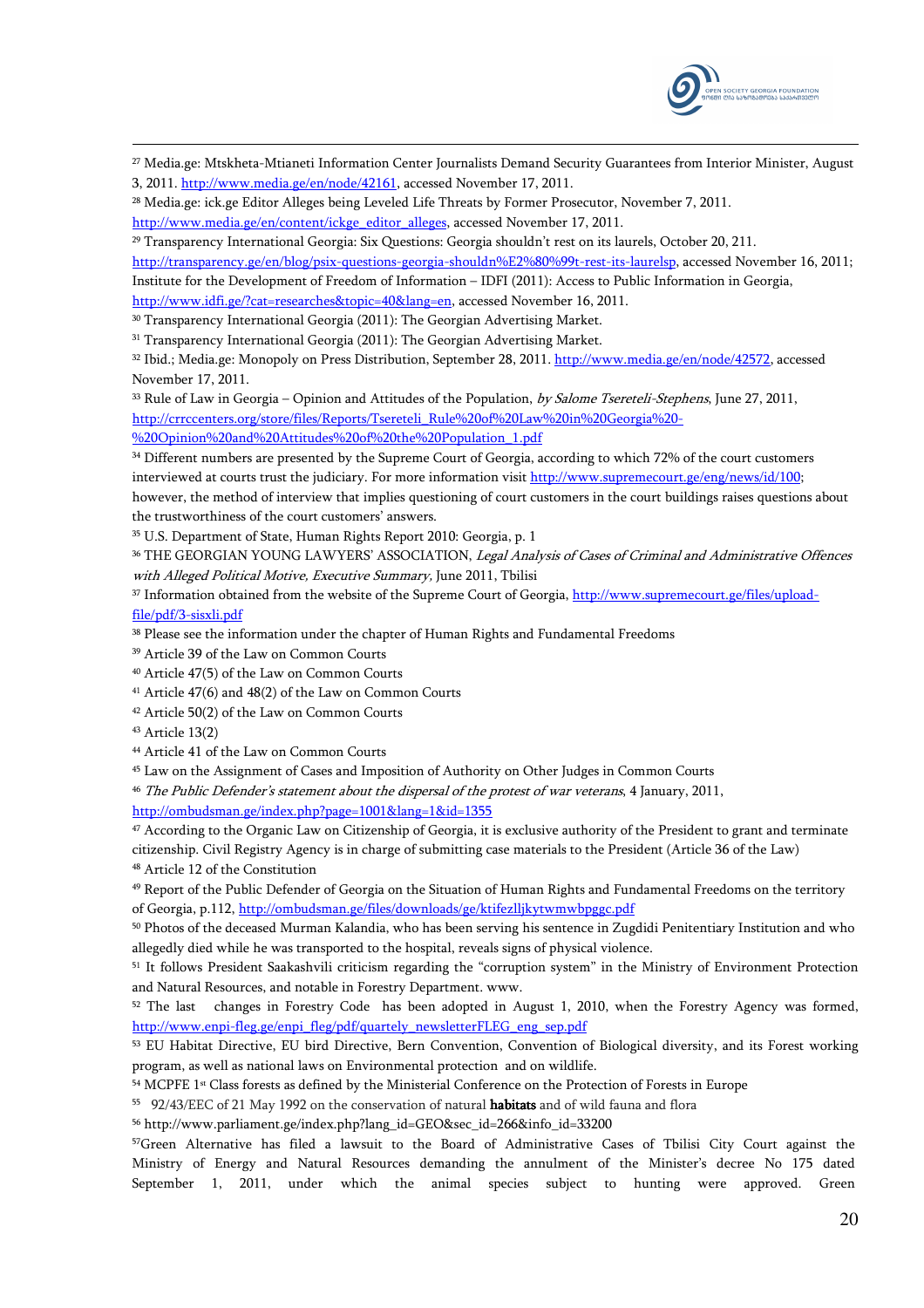

Alternative believes that the Minister of Energy and Natural Resources issued the decree through violation of Georgian legislation that provides the basis for its annulment.

<sup>58</sup> Implementation of Convention on access to Information, public Participation in decision Making and access to justice in environmental Matters in Georgia, - Alternative Report, Green Alternative 2011, www.greenalt.org

<sup>59</sup> In 13 August 2010, Green Alternative ask Government of Georgia to provide unpublished Governmental Decrees -415- 434 (the decrees not available neither on governmental website, nor on specified legal software's ). Despite the Governmental staff advise to ask the decrees to the Ministries that initiated decrees, number of Minsitries, including ministry of Finance never provide the decrees to Green Alternative. The new request to Government of Georgia sent 4<sup>th</sup> February 2011, never has been answered. The Green Alternative initiated court case against the Government of Georgia .

<sup>60</sup> http://www.investingeorgia.org/upload/file/Anaklia.pdf

-

<sup>61</sup> The Committee on Economic, Social and Cultural Rights has addressed the issue of human rights impacts by large infrastructure projects including dams in its General Comment No. 7 on the right to adequate housing and General Comment No. 15 on the right to water, both of them relating to art. 11 of the Covenant on the right to an adequate standard of living. In addition, the Special Rapporteur on adequate housing, Miloon Kothari, has established Basic Principles and Guidelines on Development-Based Evictions and Displacement, which reflect on the right to adequate housing as a component of the right to an adequate standard of living and the right to non-discrimination in this context (E.CN.4/2006/41). http://www2.ohchr.org/english/bodies/cescr/

<sup>62</sup> Two other complaints were submitted by Local population affected by Railway.

<sup>63</sup> The eligibility report from EBRD's project compliance unit available

http://www.ebrd.com/downloads/integrity/Tbilisi\_Bypass\_Railway\_1\_-\_EAR\_final.pdf

<sup>64</sup> http://www.ebrd.com/pages/news/press/2011/111107d.shtml

<sup>65</sup> Letter Association Green Alternative on Dariali River HPP to Ministry of Environment, CC to Ministry of Energy and Natural Resources, 04.06.38, 15<sup>th</sup> September 2011

<sup>66</sup> Village of Gonio is a part of the Khelvachauri municipality

<sup>67</sup> Problems related to the protection of property rights , the case of village Gonio, GYLA, Transparency International Georgia , Green Alternative, Georgian Regional Media Association, 2011, www.greenalt.org

<sup>68</sup> Svaneti is one of the most beautiful and picteresque alpine regions of Georgia, situated on the southern slope of the main Caucasian range. The Greek geographer Strabo (end of the first century B.C.) describes the Svans as a fierce, warlike mountain people, ruled by a king and a council of 300 elders and capable of fielding an army of 200,000. Svans History and Cultural Relations, http://www.everyculture.com/Russia-Eurasia-China/Svans-History-and-Cultural-Relations.html

 $69$  The same situation is e.g, in Tusheti and Kevsureti, where government also have plans for tourism development.

<sup>70</sup> Through support of the Government of Georgia a new airport and runway were built in Mestia, along with an 8 kilometer road to the Hatsvali skiing complex, a 1400 meter ski-run and chairlift ; the center of Mestia center was renovated and the Zugdidi-Jvari-Mestia-Lasdili road was launched, etc. The International Financial Institutions (World Bank, ADB)

In short, major technical and infrastructural problems were solved .

<sup>71</sup> Problems related to the Protection of Property Rights, -Case of Mestia , GYLA, Transparency International Georgia , Green Alternative, Georgian Regional Media Association, 2011, www.greenalt.org

<sup>72</sup> The EaP Warsaw Summit Declaration points Action Plans for Modlova and Ukraine as as models for other partners to bear in mind.

<sup>73</sup> Interview with Giorgi Gabrielashvili, the Deputy Head of Civil Registry Agency, 06 October, 2010, EI LAT, work in progress, pending report, December, 2011

<sup>74</sup> Press and Information Department, the Ministry of Foreign Affairs of Georgia, 16 November, 2011, available at: http://mfa.gov.ge/index.php?lang\_id=GEO&sec\_id=30&info\_id=14493 (in Georgian)

<sup>75</sup> the Law of Georgia on legal status of foreigners, since 1 June, 2006

<sup>76</sup> Amendment to the Law, 14 August, 2009

 $\frac{77}{10}$  in 2005 – 48 508; in 2010 – 108 749 visitors, "Visa Facilitation and Readmission Agreements: Georgia's Visa Liberalization Prospects with the EU," European Initiative – Liberal Academy Tbilisi (EI LAT), interim report, June, 2011, p. 23 (in Georgian) available at: www.ei-lat.ge

<sup>78</sup> The list rounds up with Somalia, Iraq and Afghanistan

<sup>79</sup> Joint press conference record, Rustavi 2, TV news program, 18:00h. retrievable from: www.myvideo.ge (as of 16 November, 2011)

80 The Presidential Decree, 26 April, 2011